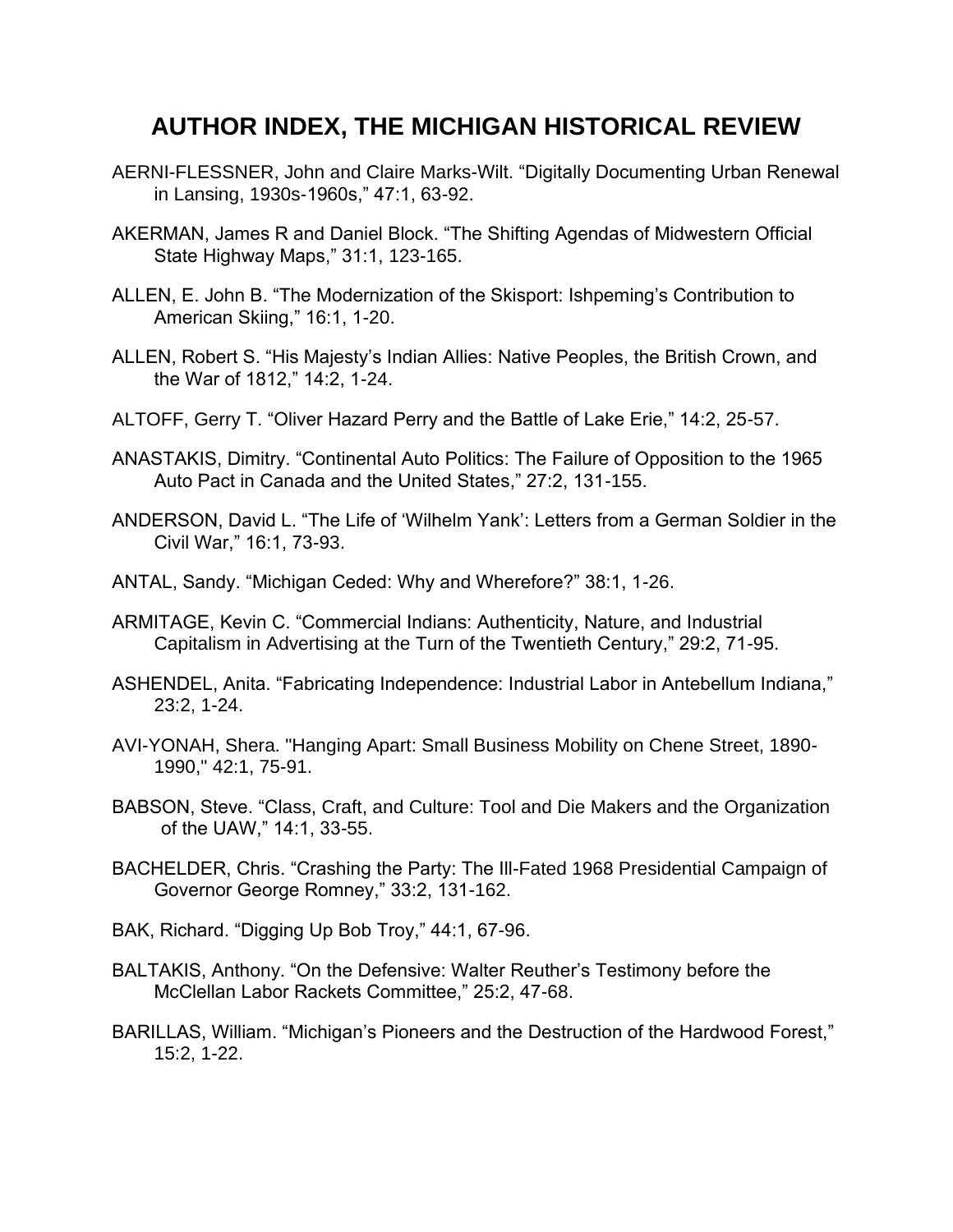- BARNETT, Le Roy. "Assessing the Value of Two Tax-Related Michigan Records," 33:1, 125-26.
- BARNETT, Le Roy. "The Completion of Michigan's WPA Imprints Inventory: Items Published 1851-1876," 35:2, 97-107.
- BARNETT, Le Roy. "The History of a Sample Michigan Land Grant, 1873-1920," 47:1, 1-28.
- BARNETT, Le Roy. "Index to the Annual Reports of the Michigan Department of Labor, 1884-1920," 33:1, 109-23.
- BARNETT, Le Roy. "Michigan Maps in the *Detroit Evening News*, 1873-1900," 33:1, 99- 108.
- BARNETT, Le Roy. "Michigan's War against Birds," 36:2, 95-124.
- BARNETT, Le Roy. "Michigan's War with Mammals: Bounties, Hunters, and Trappers against Unwanted Species," 37:1, 77-117.
- BARNETT, Le Roy. "Publications of the Saint Mary's Falls Ship Canal Company and Its Immediate Offspring," 43:1, 85-98.
- BARNETT, Le Roy. "Putting the Spotlight on *Headlight*," 28.1, 121-124.
- BARNETT, Le Roy. "Research Bibliography: Health Resorts in Michigan," 23.2, 169- 188.
- BARNETT, Le Roy. "Soil Surveys: A Down-to-Earth Source of Cultural Information," 32:2, 119-130.
- BARNHART, Terry A. "'A Common Feeling': Regional Identity and Historical Consciousness in the Old Northwest, 1820-1860," 29:1, 39-70.
- BARTHOLOMEW, Robert E. "Michigan and the Great Mass Hysteria Episode of 1897," 24.1, 133-142.
- BAUGH-HELTON, Tiffany. "A Woman's Place is in Her Union: The UAW's 1944 National Women's Conference and Women's Labor Activism," 40:1, 73-96.
- BAWARDI, Hanji J. "'Why Do Arabs Own Grocery Stores?' Arabic-Speaking Merchants in Flint, Michigan," 44:2, 67-96.
- BENTLEY, Amy. "Booming Baby Food: Infant Food and Feeding in Post-World War II America," 32:2, 63-88.
- BHALLA, Vibha. "Detroit and Windsor as Transnational Spaces: A Case Study of Asian Indian Migrants," 34:2, 99-116.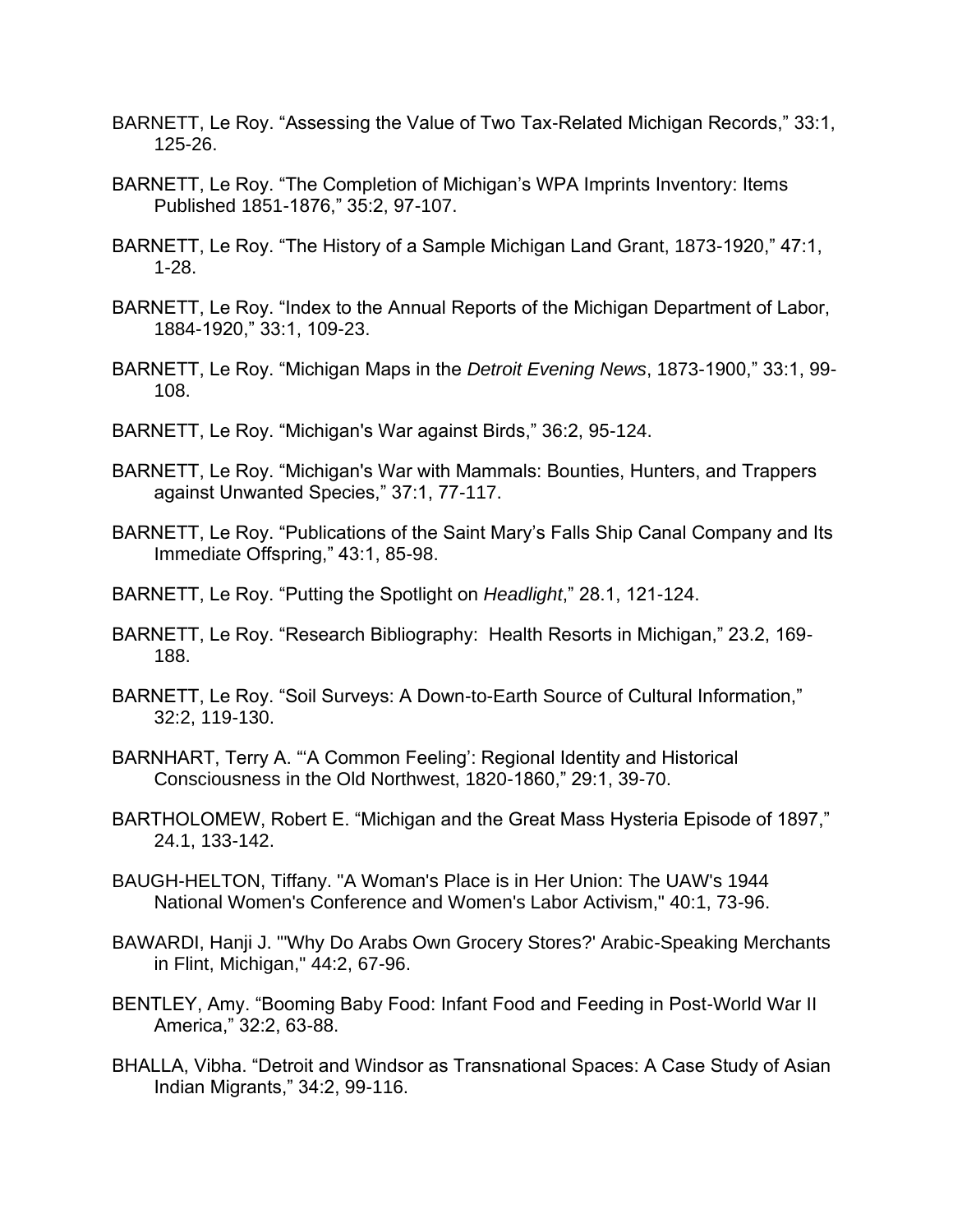- BILES, Roger. "A Mormon in Babylon: George Romney as Secretary of HUD, 1969- 1973," 38:2, 63-89.
- BLACK, Joel E. "A Crime to Live Without Work: Free Labor and Marginal Workers in Industrial Chicago, 1870 to 1920," 36:2, 63-93.
- BLAND, Richard L. "Michigan in 1848: As Described by Traugott Bromme in His Handbook for German Emigrants," 31:2, 149-154.
- BLOOMFIELD, Ron. "The Historical Museum of Bay County: The Patrol Craft Sailor Association Archives," 23.1, 123-125.
- BLOUIN, Francis X. "The Components of Reputation: Pragmatism, Science, and the Transformation of the University of Michigan, 1852-1900," 43:1, 57-84.
- BOLES, Frank. "Michigan Newspapers: A Two-Hundred-Year Review," 36:1, 31-69.
- BOLES, Frank. "'Stirring Constantly': 150 Years of Michigan Cookbooks," 32:2, 33-62.
- BOLES, Frank, Stephen Goslee and Maria Quinlan Leiby. "'Drivin' Around in My Automobile, My Baby Beside Me at the Wheel': Visiting Michigan's Automotive Exhibits," 22:2, 127-148.
- BORDEN, Timothy G. "'Toledo Is a Good Town for Working People': Richard T. Gosser and the UAW's Fight for Pensions," 26:1, 45-65.
- BOWES, John P. "The Gnadenhutten Effect: Moravian converts and the Search for safety in the Canadian Borderlands," 34:1, 101-117.
- BOWLUS, Bruce. "Bold Experiments: The Evolution of the Great Lakes Ore Carrier," 22:1, 1-17.
- BOYEA, Earl. "The North Dorr Church Property Dispute," 16:2, 75-90.
- BOYER, Hugh E. "The Decline of the Progressive Party in Michigan's Upper Peninsula: The Case of Congressman William J. MacDonald in 1914," 13:2, 75-94.
- BOYLE, Kevin. "The Ruins of Detroit: Exploring the Urban Crisis in the Motor City," 27.1, 109-128.
- BRACE, Joanna V. "The Power of Porch Talks: The Civic Improvement Society of Monroe, Michigan, 1901 to 1914," 27:2, 1-31.
- BRATT, Peter. "A Great Revolution in Feeling: The American Civil War in Niles and Grand Rapids, Michigan," 31:2, 43-66.
- BRATT, Peter A. "Renewing a Grand Center: Postwar Planning in Grand Rapids, Michigan: 1949 to 1959," 36:2, 127-158.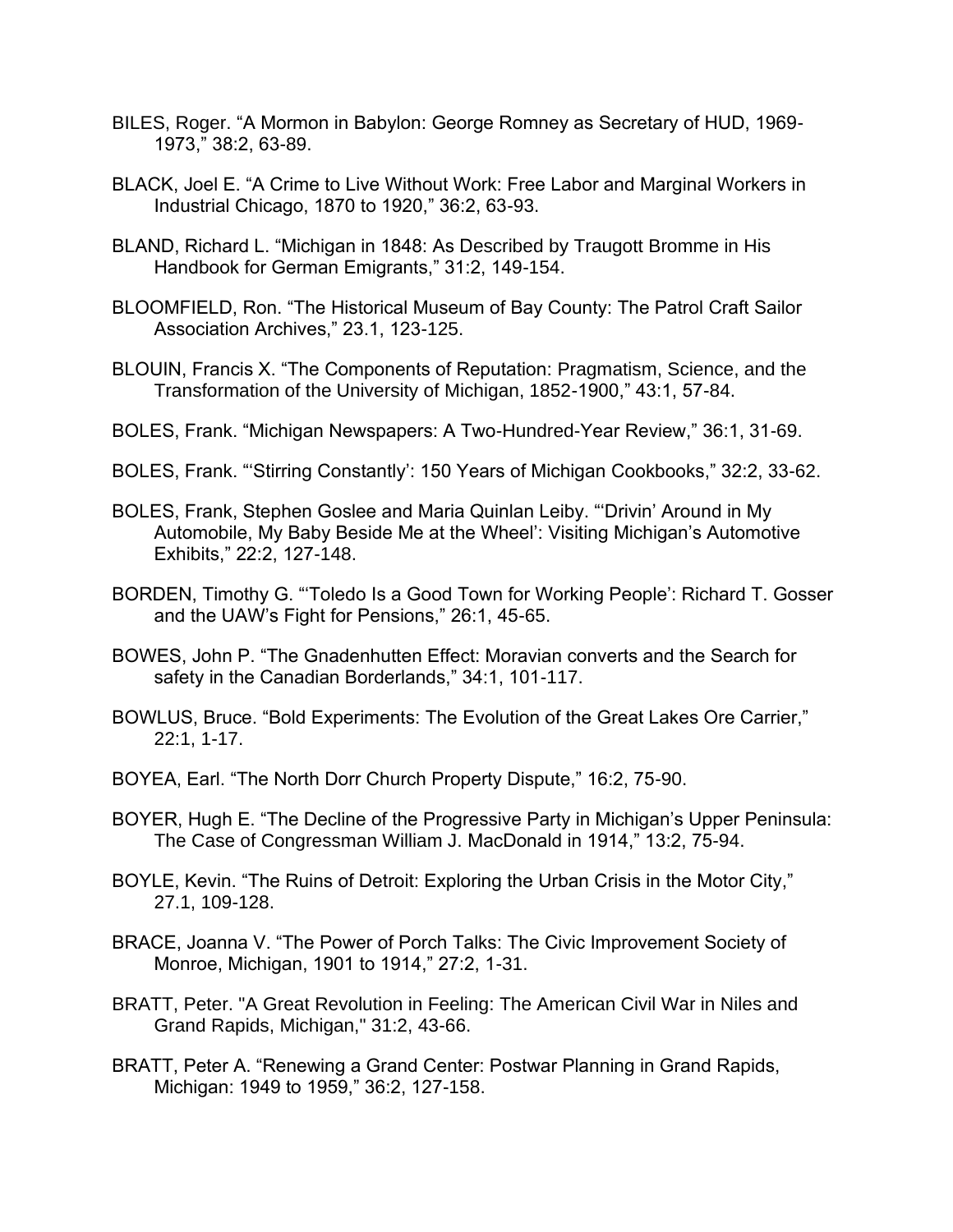BRATTIN, Joel J. "Marcus Bowlby and World War I," 41:1, 81-99

- BROMSEN, Amy. '"They all sort of disappeared': The Early Cohort of UAW Women Leaders," 37:1, 5-39.
- BROPHY, Anne. "'The Committee . . . has stood out against coercion': The Reinvention of Detroit Americanization, 1915-1931," 29:2, 1-39.
- BRUDER, Anne L. "New Patients at the Old Asylum: Memory and Mental Health in Michigan," 44:1, 1-22.
- BUERGLENER, Robert. "Driving Ambitions: Charles Roswell Henry and the Changing Status of the Early Automobile Consumer," 37:2, 79-98.
- BUKOWCZYK, John J. "The Permeable Border, the Great Lakes Region, and the Canadian-American Relationship," 34:2, 1-16.
- BURD, Camden. "Imagining a Pure Michigan LAndscape: Advertisers, Tourists, and teh Making of Michigan's Northern Vacationlands," 42:2, 31-51.
- BURD, Camden. "Scrolling through Nature: Reflections on the Digital Humanities and Michigan's Environmental History." 45:1, 109-119.
- BURNS, Andrea. "Waging Cold War in a Model City: The Investigation of 'Subversive' Influences in the 1967 Detroit Riot," 30:1, 3-30.
- BURTON, Shirley J. "Obscene, Lewd, and Lascivious: Ida Craddock and the Criminally Obscene Women of Chicago, 1873-1913," 19:1, 1-16.
- CALLOWAY, Colin G. "The End of an Era: British-Indian Relations in the Great Lakes Region after the War of 1812," 12:2, 1-20.
- CAMPBELL, Claire. "'Behold me a sojourner in the wilderness': Early Encounters with the Georgian Bay," 28:1, 33-62.
- CAPECI, Dominic J. "'Never Leave Me': The Wartime Correspondence of Peg and George Edwards, 1944 to 1945," 27:2, 91-130.
- CAPECI, Dominic J. Jr. and Martha Wilkerson. "The Detroit Rioters of 1943: A Reinterpretation," 16:1, 49-72.
- CARPENTER, Roger. "Making War More Lethal: Iroquois vs. Huron in the Great Lakes Region, 1609 to 1650," 27:2, 33-51.
- CARROLL, Francis M. "The Search for the Canadian-American Boundary along the Michigan Frontier: 1819-1827: The Boundary Commissions under Articles Six and Seven of the Treaty of Ghent," 30:2, 77-103.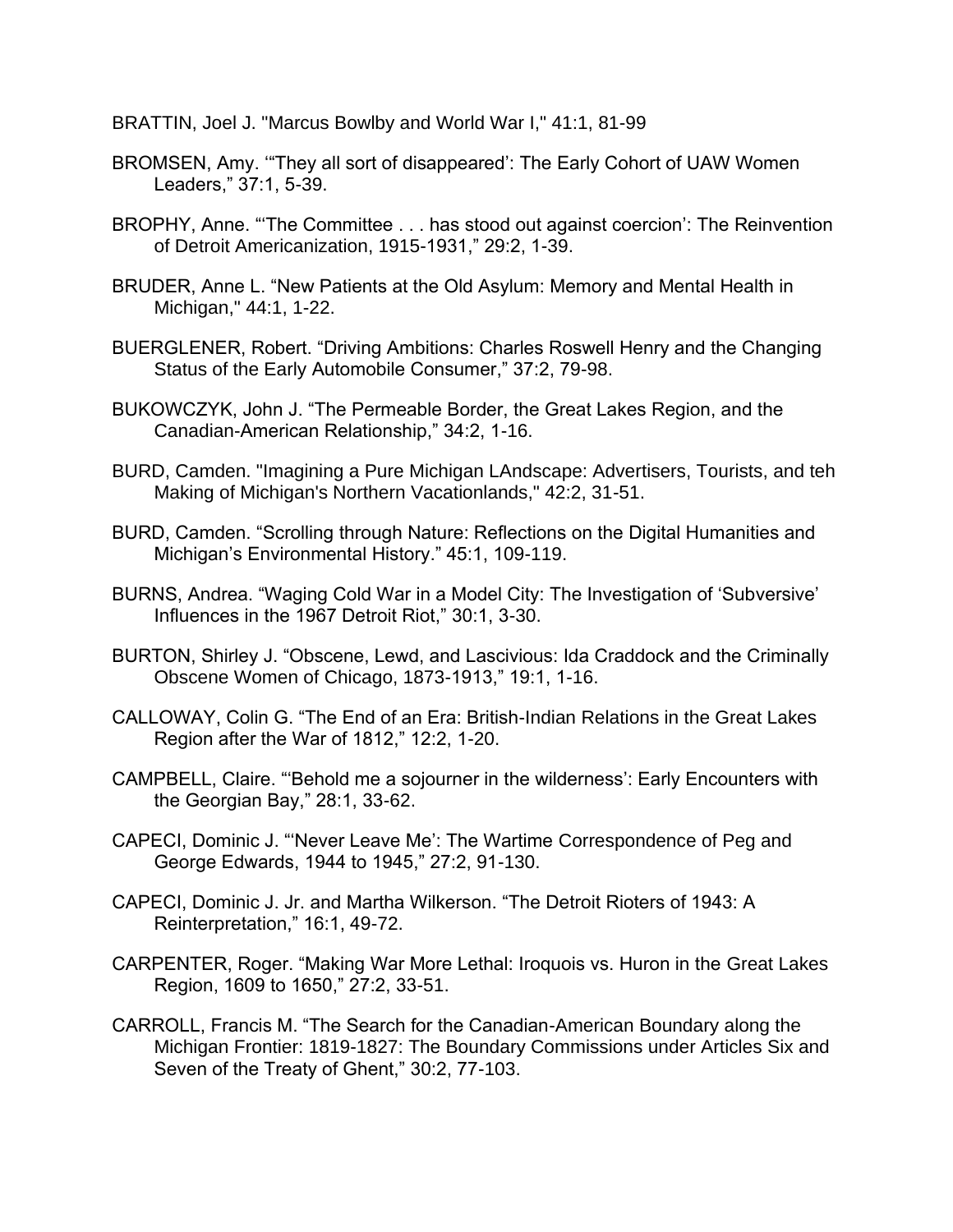- CARTER, Sue. "'Women Don't Do News: Fran Harris and Detroit's Radio Station WWJ," 24:2, 76-87.
- CARTER-EDWARDS, Dennis. "The War of 1812 Along the Detroit Frontier: A Canadian Perspective," 13:2, 25-50.
- CASSIDY, Michelle. "'The More Noise They Make": Odawa and Ojibwe Encounters with American Missionaries in Northern Michigan, 1837-1871," 38:2, 1-34.
- CATALANO, Salaina. "When It Happened Here: Michigan and the Transnational Development of American Facism, 1920-1945," 46:1, 29-67.
- CHARNLEY, Jeffery G. "Michigan's General A. S. Williams and Civil War Historians: A Century of Neglect," 12:1, 1-28.
- CHEYNE, Michael. "No Better Way?: The Kalamazoo Mall and the Legacy of Pedestrian Malls," 36:1, 103-128.
- CIANI, Kyle E. "Training Young Women in the 'Service' of Motherhood: Early Childhood Education at Detroit's Merrill-Palmer School, 1920-1940," 24:1, 103-132.
- CLEMMONS, Linda. "'Our Children are in danger of becoming little Indians': Protestant Missionary Children and Dakotas, 1835-1862," 25:2, 69-90.
- CLIFTON , James A. " Michigan's Indians: Tribe, Nation, Estate, Racial, Ethnic, or Special Interest Group?" 20:2, 93-152.
- COX, Anne-Lisa. "A Pocket of Freedom: Blacks in Covert, Michigan, in the Nineteenth Century," 21:1, 1-18.
- COX, Robert S. "The Great Lakes in Philadelphia: The American Philosophical Society," 25.1, 125-129.
- COX, Robert S. "The Old Northwest at the Clements Library," 24.1, 143-159.
- CRAGG, Thomas. "Habitués of the Police Court: Criminal Justice for the Poor in Antebellum Detroit," 35.1, 1-28.
- DALEY, Matthew Lawrence and Scott L. Stabler. "'The World's Greatest Minstrel Show Under the Stars': Blackface Minstrels, Community Identity, and the Lowell Showboat, 1932-1977," 44:2, 1-35.
- DANZER, Gerald A. "Michigan: Cartographic Perspectives on the 'Great Lakes State,'" 31:1, 201-247.
- DAVIDOW, Robert P. "The 1939 Trial of Raymond Tessmer: Exemplar of UAW Factionalism," 38:2, 107-121.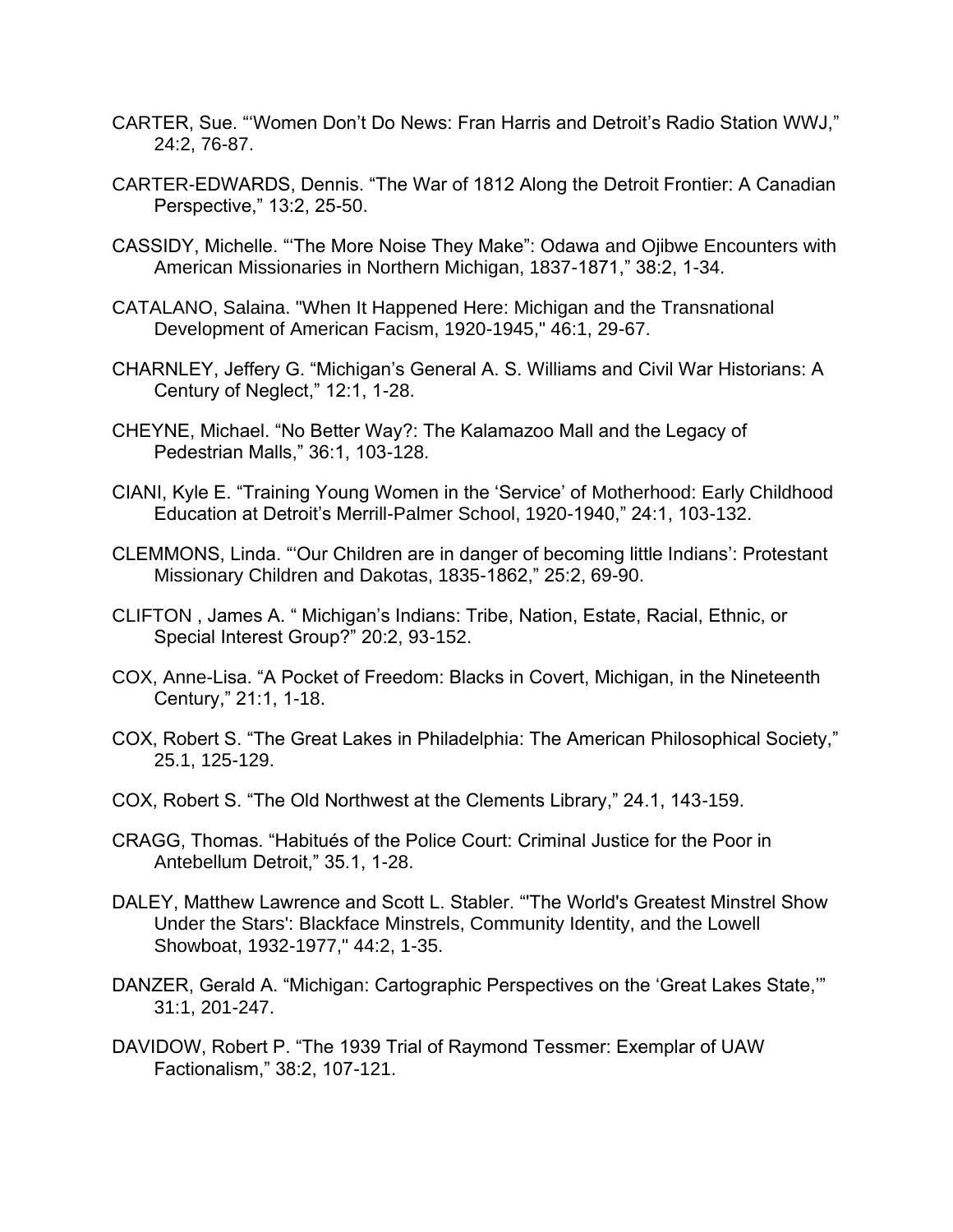- DAVIS, Rusty. "The Short Life of Colonel John Anderson of the US Topographical Engineers and His Impact on Early Michigan," 46:1, 107-119.
- DE MATTEO, Arthur E. "Organized Labor versus the Mayor: The Detroit Federation of Labor and the Revised City Charter of 1914," 21:2, 63-92.
- DEAN, Eric T. Jr. "'A Scene of Surpassing Terror and Awful Grandeur': The Paradoxes of Military Service in the American Civil War," 21:2, 37-61.
- DEMERS, E. A. S. "Native-American Slavery and Territoriality in the Colonial Upper Great Lakes Region, 28:2, 163-172.
- DEMPSEY, Dave. "Perry Bullard: Liberal Lawmaker, 1972-1992," 29:1, 97-117.
- DESIDERIO, Francis. '"A Catalyst for Downtown': Detroit's Renaissance Center," 35.1, 83-112.
- DODGE, L. Mara. "'Our Juvenile Court Has Become More Like a Criminal Court': A Century of Reform at the Cook County (Chicago) Juvenile Court," 26:2, 51-89.
- DOHERTY, Robert. "'We Don't Want Them To Hold Their Hands Over Our Heads': The Economic Strategies of the L'Anse Chippewas, 1830-1860," 20:2, 47-70.
- DOUMA, Michael. "Memory and the Myth of Albertus C. Van Raalte: How Holland, Michigan, Remembers Its Founding Father," 36:2, 36-61.
- DRUTCHAS, Geoffrey G. "Gray Eminence in a Gilded Age: The Forgotten Career of Senator James McMillan of Michigan," 28:2, 79-113.
- DUNBABIN, J. P. D. "Motives for Mapping the Great Lakes: Upper Canada, 1782- 1827," 31:1, 1- 44.
- DUNNIGAN, Brian Leigh. "'The Prettiest Settlement in America': A Select Bibliography of Early Detroit through the War of 1812," 27:1, 1-20.
- DUNNIGAN, Brian Leigh. "To Make a Military Appearance: Uniforming Michigan's Militia and Fencibles," 15:1, 29-43.
- DYE, Keith. "The Black Manifesto for Reparations in Detroit: Challenge and Response, 1969," 35:2, 53-83.
- DYE, Keith. "The Debate on Reparations before the Debate on Reparations at the National Black Economic Development Conference in Detroit, 1969," 46:2, 175- 186.
- ELZWAY, Salem. "Pentagon Midwest: Making the Military-Industrial-Academic Complex (and Its Discontents) at the University of Michigan," 44:1, 23-66.
- ENDERS, Calvin. "Under Grand Haven's White Sheets," 19:1, 47-61.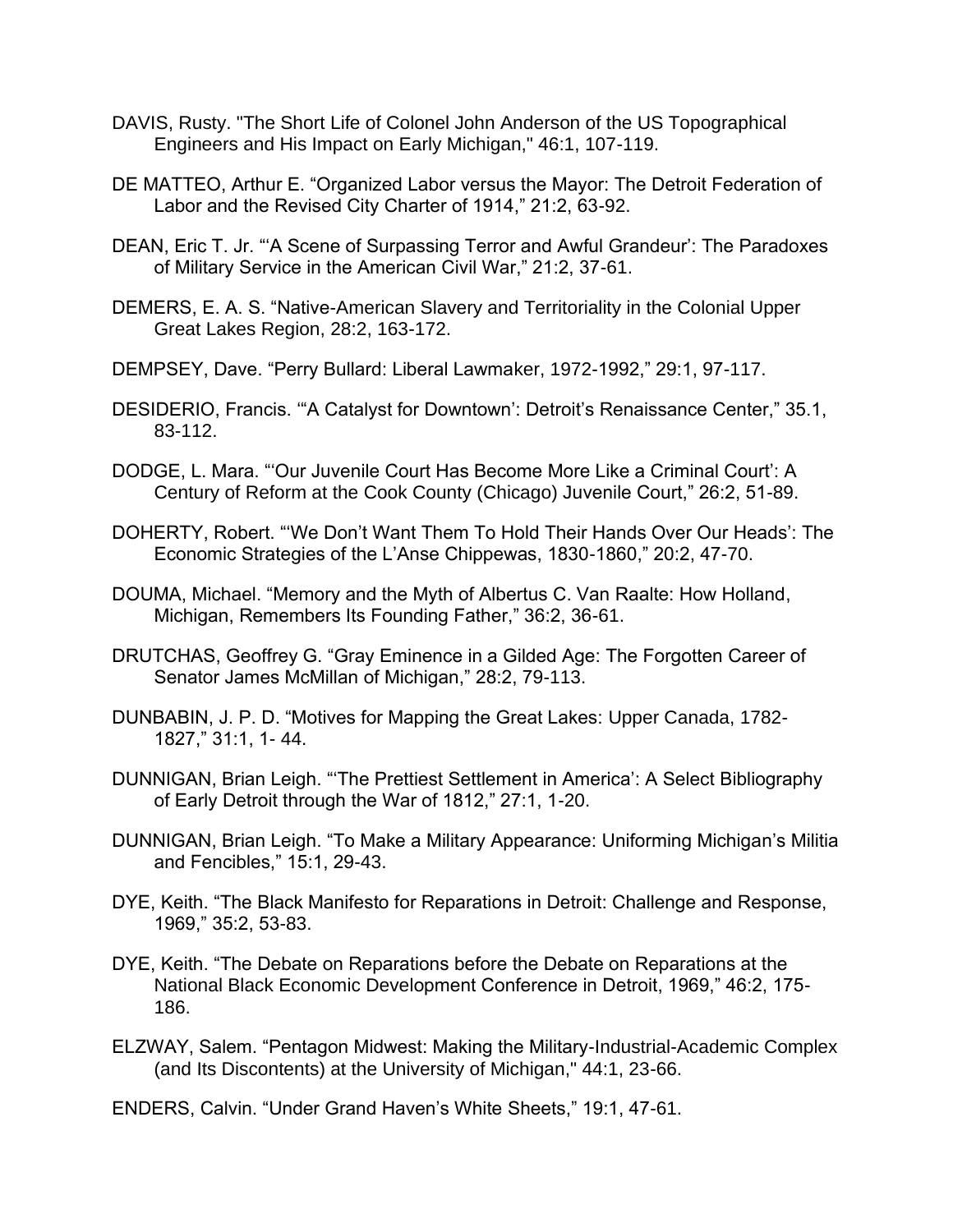- ENDERS, Calvin. "White Sheets in Mecosta: The Anatomy of a Michigan Klan," 14:2, 59-84.
- ENGLEBERT, Robert. "Merchant Representatives and the French River World, 1763- 1803," 34:1, 63-82.
- ERNST, John. "Forging a Fateful Alliance: The Role of Michigan State University in the Development of America's Vietnam Policy," 19:2, 49-66.
- FERMAGLICH, Kirsten. "The Social Problems Club Riot of 1935: A Window into Antiradicalism and Antisemitism at Michigan State College," 30:1, 93-115.
- FERNÁNDEZ, Delia. "Becoming Latino: Mexican and Puerto Rican Community Formation in Grand Rapids, Michigan, 1926-1964," 39.1, 71-99.
- FIERST, John T. "Rationalizing Removal: Anti-Indianism in Lewis Cass's *North American Review* Essays," 36:2, 1-35.
- FINE, Sidney. "'A Jewel in the Crown of All of Us': Michigan Enacts a Fair Employment Practices Act, 1941-1958," 22:1, 19-66.
- FINE, Sidney. "Michigan and Housing Discrimination, 1949-1968," 23:2, 81-114.
- FIXICO, Donald L. "The Alliance of the Three Fires in Trade and War, 1630-1812," 20:2, 1-23.
- FOSS-MOLLAN, Kate. "Waiting for Water: Service Discrimination and Polish Neighborhoods in Milwaukee, 1870-1910," 25:2, 29-45.
- FRENCH, Amy Holtman. "Mixing It Up: Michigan Barmaids Fights for Civil Rights," 40:1, 27-48.
- FRIDAY, Matthew J. "Morality vs. Legality: Michigan's Burt Lake Indians and the Burning of Indianville," 33:1, 109-123.
- GENSER, Wallace. "'Habitants,' 'Half-Breeds,' and Homeless Children: Transformations in Métis and Yankee-Yorker relations in Early Michigan," 24:1, 23-28.
- GERMANO, Nancy. "'A Flood of Problems' in Michigan: An Urban Environmental History." 45:1, 81-107.
- GIFFORD, Laura Jane. "The Larger Part of the Iceberg: George Romney and His Concerned Citizens Movement," 45:2, 127-151.
- GILLS, Bradley J. "Navigating the Landscape of Assimilation: The Anishnabeg, the Lumber Industry, and the Failure of Federal Indian Policy in Michigan, 34:2, 57-74.
- GLEASON, Douglas P. "Money en, Midemeanors, and Motorcar Makers: The Uncompromising Vision of Henry Ford and Those He Left Behind," 42:2, 81-96.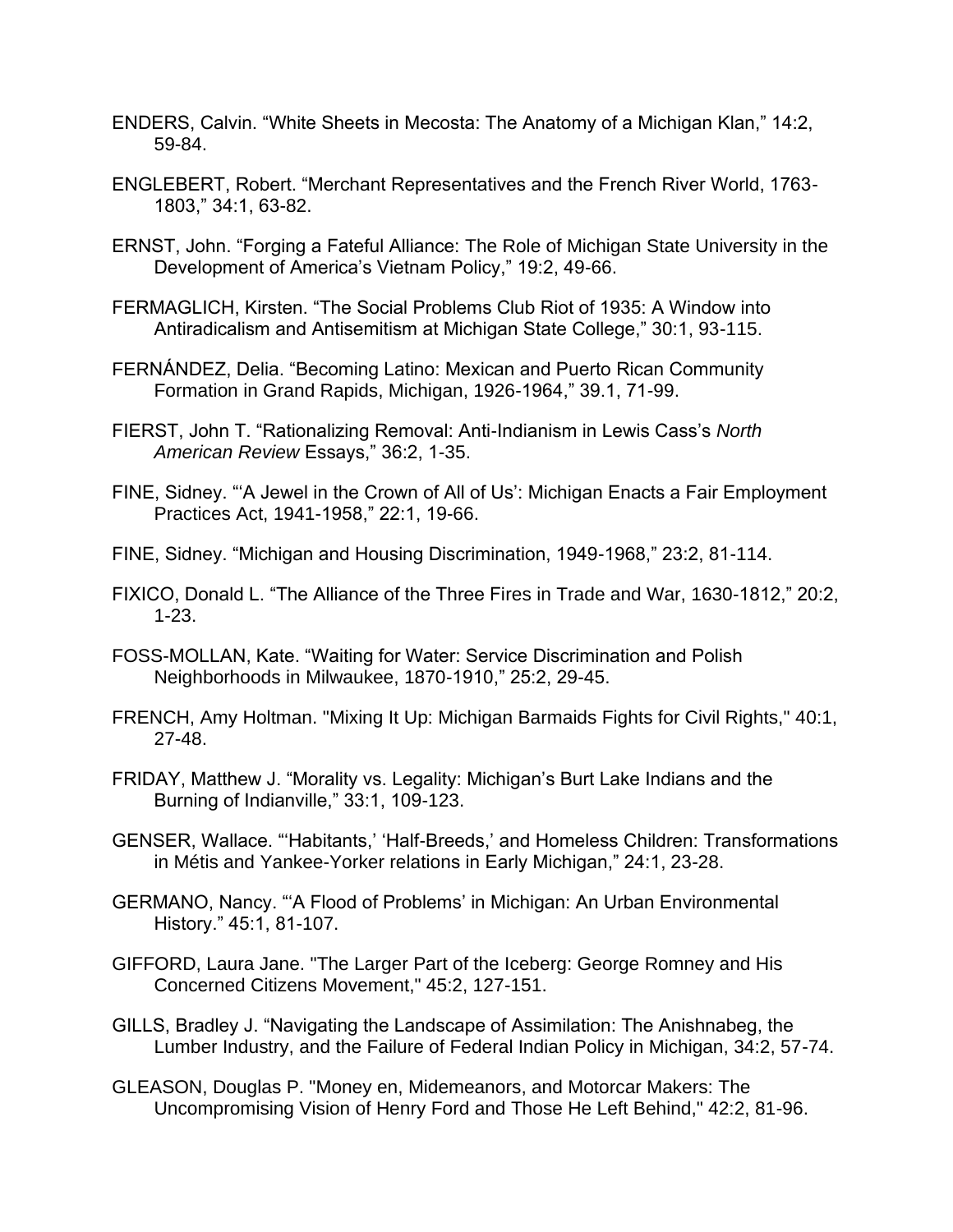- GLESNER, Anthony Patrick. "Laura Haviland: Neglected Heroine of the Underground Railroad," 21:1, 19-48.
- GODZAK, Roman P. "Archives of the Archdiocese of Detroit," 23.1, 126-133.
- GOLD, Kenneth M. "'We just don't want to keep on going to useless meetings': Community Organizing at Detroit's Jefferson Junior High School, 1966-1967," 32:1, 97-121.
- GONZALÉZ, Suronda. "Complicating Citizenship: Grace Abbott and the Immigrants' Protective League, 1908-1921," 24:2, 56-75.
- GOODIER, Susan. "The Price of Pacifism: Rebecca Shelley and Her Struggle for Citizenship," 36:1, 71-101.
- GOUGH, Barry. "Michilimackinac and Prairie du Chien: Northern Anchors of British Authority in the War of 1812," 38:1, 83-105.
- GOUVEIA, Grace Mary. "'We Also Serve': American Indian Women's Role in World War II," 20:2, 153-182.
- GRANIC, Stan (Translator). "An Immigrant's Arrival to Copper Country, Michigan: The 1912 Reminiscences of Petar Stonković. 40:2. 101-114.
- GRANT, Philip A. Jr. "The Michigan Congressional Delegation and the Burke-Wadsworth Act of 1940," 18:1, 71-81.
- GRANT, Philip A. Jr. "The Presidential Election of 1932 in Michigan," 12:1, 83-94.
- GRAY, Susan E. "Limits and Possibilities: White-Indian Relations in Western Michigan in the Era of Removal," 20:2, 71-91.
- GRAY, Susan E. "Writing Michigan History from a Transborder Perspective," 34:1, 1-24.
- GROSS, Richard and Craig P. Howard. "A Century to Publish Clarence Burton's Legacy for America," 47:1, 45-62.
- HÄDERLE, Irene. "Women and Lay Activism: Aspects of Acculturation in the German Lutheran Churches of Ann Arbor, Michigan, 1870-1917," 25:1, 25-43.
- HALL, Jake. "Anti-Injunction Campaigns and the Transformation of Labor Law in Detroit, 1915 to 1921," 36:1, 1-29.
- HALL, Kevin T. "The Befriended Enemy: German Prisoners of War in Michigan," 41:1, 57-80.
- HALL, Mitchell. "Bibliography: The American Revolution," 24.2, 161-163.
- HALL, Mitchell. "Bibliography: The Civil War," 25.2, 127-129.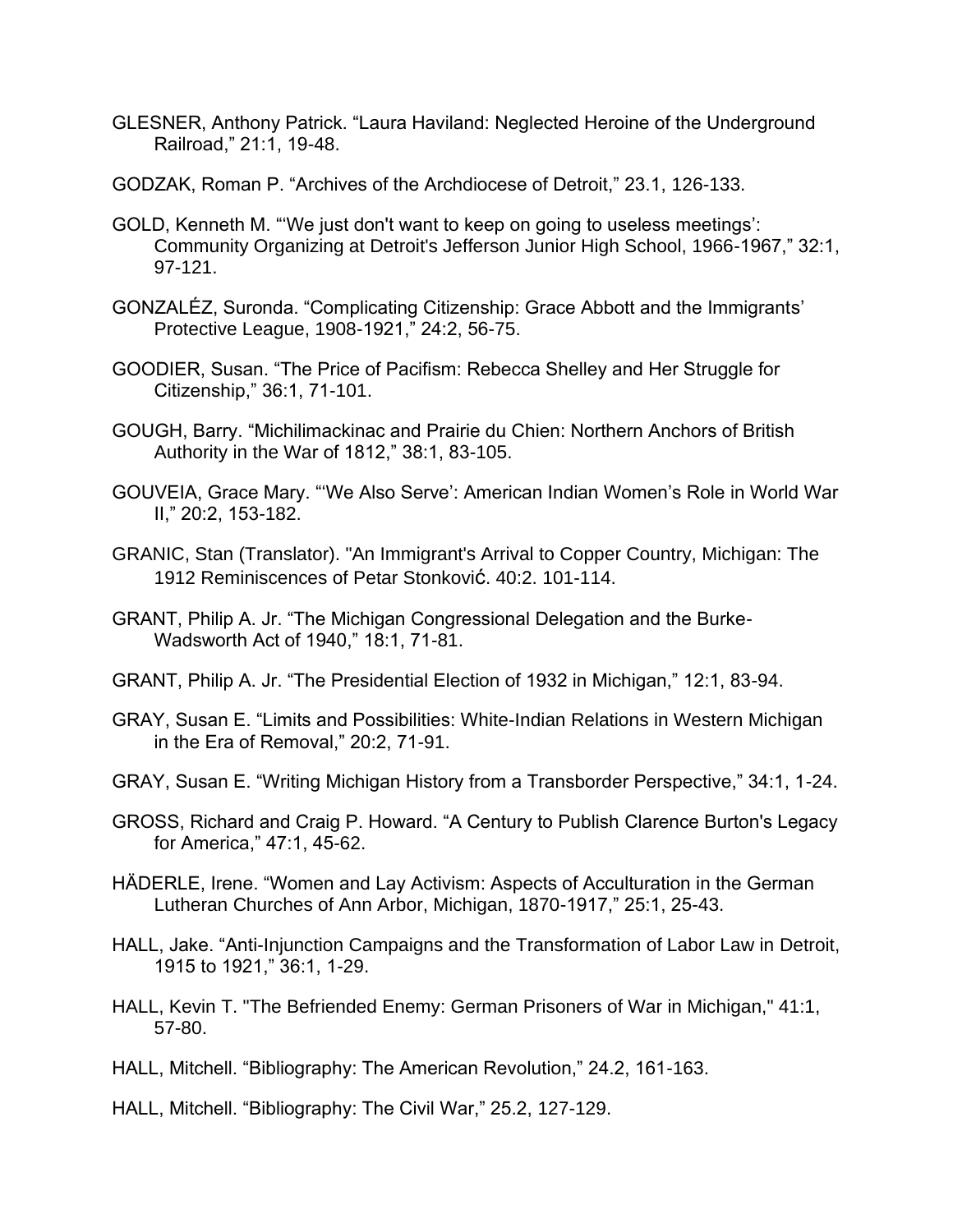- HALL, Mitchell. "Bibliography: The Cold War," 23.1, 143-145.
- HALL, Mitchell. "Bibliography: Michigan History," 26.1, 125-128.
- HALL, Mitchell. "Bibliography: Native American History," 23.2, 189-198.
- HALL, Mitchell. "Bibliography: The New Deal," 25.1, 135-137.
- HALL, Mitchell. "Bibliography: United States Industrialization," 22.2, 189-191.
- HALL, Mitchell. "Bibliography: United States Labor History," 24.1, 161-163.
- HALPERN, Martin. "The Politics of Auto Union Factionalism: The Michigan CIO in the Cold War Era," 13:2, 51-73.
- HAMILTON, Erica R. "Looking from the Outside In: Preparation for Democratic Citizenship in a 1925 Michigan High-School Yearbook," 38:2, 91-105.
- HARRIS, Marc L. "The Meaning of Patriot: The Canadian Rebellion and American Republicanism, 1837-1839," 23:1, 33-70.
- HARROLD, Philip. "'A Mess of Pottage': The Debate Over Religious Pluralism at the University of Michigan, 1944-1948," 24:2, 37-55.
- HATTER, Lawrence B. A. "The Transformation of the Detroit Land Market and the Formation of the Anglo-American Border," 34:1, 83-99.
- HAVIRA, Barbara Speas. "Coeducation and Gender Differentiation in Teacher Training: Western State Normal School, 1904-1929," 21:1, 49-82.
- HAVITZ, Mark A. and Eric D. Zemper. "'Worked Out in Infinite Detail': Michigan State College's Lauren P. Brown and the Origins of the NCAA Cross Country Championships," 39.1, 1-40.
- HEIDEMANN, Mary Ann and Ted. J. Ligibel. "Preserving and Interpreting a Shared Mission: Peter Dougherty, Chief Ahgosa, and Northern Michigan's Old Mission," 43:1, 29-56.
- HENDERSHOT, Robert M. "The Legacy of an Ojibwe 'Lumber Chief': David Shoppenagon, 29:2, 41-69.
- HENGTGEN, Kristen. "Learning Conservation through Work: Michigan as a Pioneer of the School Camping Movement, 1940-1955." 45:1, 47-80.
- HENRY, Sean. "Racial Pragmatism and the Conditions of Racial Contact: The Detroit Interracial Committee, Public Schools, and Measuring Racial Tension, 1944-1950," 46:1, 69-105.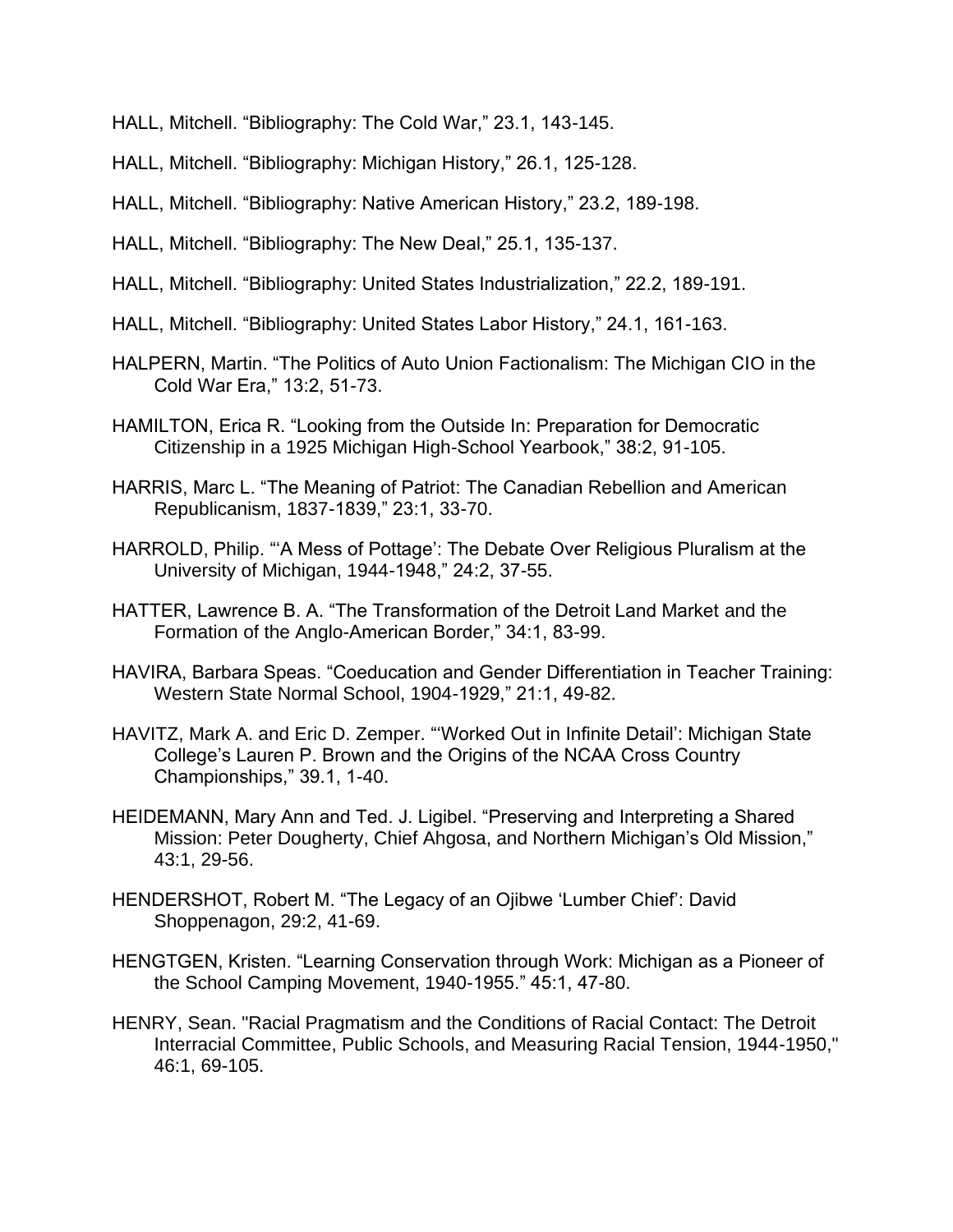- HENTHORN, Thomas C. "A Catholic Dilemma: White Flight in Northwest Flint," 31:2, 1- 42.
- HEPBURN, Sharon A. Roger. "Following the North Star: Canada as a Haven for Nineteenth-Century American Blacks," 25:2, 91-126.
- HERSHOCK, Martin J. "Copperheads and Radicals: Michigan Partisan Politics during the Civil War Era, 1860-1865," 18:1, 29-69.
- HERSHOCK, Martin J. '"Free Commoners by Law': Tradition, Transition, and the Closing of the Range in Antebellum Michigan," 29.2, 97-123.
- HICKEY, Georgina. "Rescuing the Working Girl: Agency and Conflict in the Michigan Reform School for Girls, 1879-1893," 20:1, 1-28.
- HOEFFERLE, Caroline. "'Just at Sunrise': The Sunrise Communal Farm in Rural Mid-Michigan, 1971-1978," 23:2, 71-104.
- HOLLERAN, Bill. "GMI Alumni Foundation: Collection of Industrial History," 22.2, 154- 156.
- HOLLI, Melvin G. "Emil E. Hurja: Michigan's Presidential Pollster," 21:2, 125-138.
- HOLLI, Melvin G. "The Founding of Detroit by Cadillac," 27:1, 129-136.
- HOLLI, Melvin G. "Mayoring in Detroit, 1824-1985: Is Upward Mobility the 'Impossible Dream?'" 13:1, 1-19.
- HOOVER, Terry. "Henry Ford Museum and Greenfield Village," 27.1, 153-169.
- HOOVER, Terry. "Henry Ford Museum and Greenfield Village: Automotive History Collections," 22.2, 149-153.
- HORSMAN, Reginald. "On to Canada: Manifest Destiny and United States Strategy in the War of 1812," 13:2, 1-24.
- HOUDEK, John T. and Charles F. Heller Jr. "The Emergence of Prosperous Farmers and Businessmen in Nineteenth-Century Kalamazoo County, Michigan," 37:2, 53- 78.
- HYDE, Charles. '"Detroit the Dynamic': The Industrial History of Detroit from Cigars to Cars," 27:1, 57-74.
- HYDE, Charles K. "The Dodge Brothers, the Automobile Industry, and Detroit Society in the Early Twentieth Century," 22:2, 49-82.
- HYDE, Charles, K. "Planning a Transportation System for Metropolitan Detroit in the Age of the Automobile: The Triumph of the Expressway," 32:1, 59-95.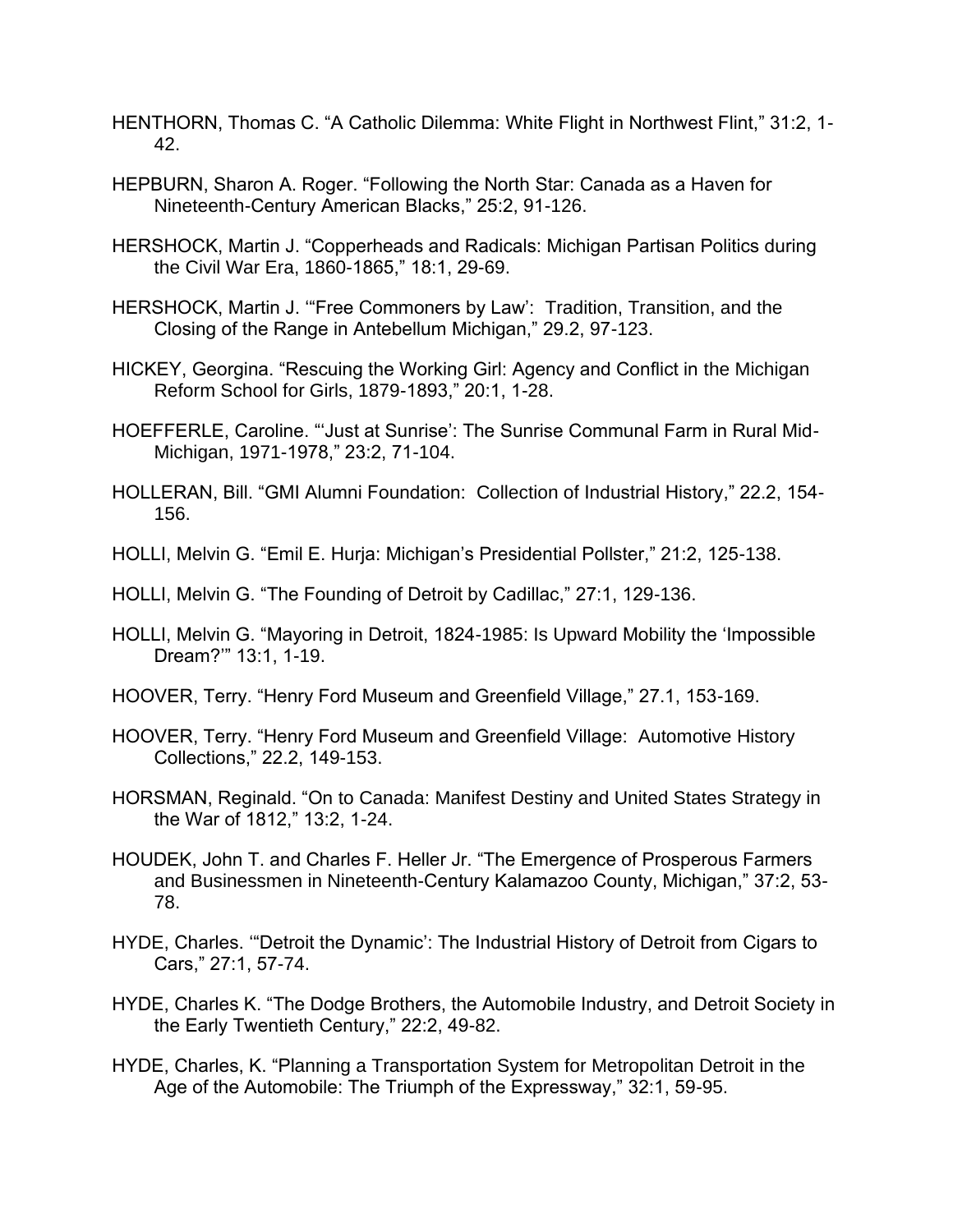- JELKS, Randal M. "Making Opportunity: The Struggle against Jim Crow in Grand Rapids, Michigan, 1890-1927," 19:2, 23-48.
- JENNINGS , Richard P. "Rhetorical Analysis of Chase S. Osborn's 1910 Primary Campaign for Governor," 17:2, 35-75.
- JOHNS, Andrew L. "Achilles' Heel: The Vietnam War and George Romney's Bid for the Presidency, 1967-1968," 26:1, 1-29.
- JONES, Janna. "The Sculpture of Marshall Fredericks and the Rise and Fall of the Midwestern Mall," 47:1, 29-43.
- JONES, Joseph J. "An Unanswerable Argument in Favor of Forests: Progressive Conservation, Compromise, and the 1903 Creation of Michigan's First Forest Reserve," 39.1, 101-131.
- JUNG, Patrick J. "To Extend Fair and Impartial Justice to the Indian: Native Americans and the Additional Court of Michigan Territory, 1823-1836," 23:2, 25-48.
- JUNG, Patrick J. "Toward the Black Hawk War: The Sauk and Fox Indians and the War of 1812," 38:1, 27-52.
- KAMEN, Scott. "The People's Republic of Ann Arbor: The Human Rights Party and College Town Liberalism," 46:2, 31-69.
- KARAMANSKI, Theodore J. "State Citizenship as a Tool of Indian Persistence: A Case Study of the Anishinaabeg of Michigan," 37.2, 119-138.
- KARRER, Robert N. "The Formation of Michigan's Anti-Abortion Movement, 1967- 1974," 22:1, 67-107.
- KATES, James. "James Oliver Curwood: Antimodernist in the Conservation Crusade," 24:1, 73-102.
- KEENAN, Hudson. "Ionia and Houghton Lake State Road: Michigan's First Designated State Swamp Land Road, 31:2, 67-89.
- KERSTEN, Andrew E. "Jobs and Justice: Detroit, Fair Employment, and Federal Activism during the Second World War," 25:1, 76-101.
- KERRIGAN, William. "Apples on the Border: Orchards and the Contest for the Great Lakes," 34:1, 25-41.
- KEVE, Paul W. "Building a Better Prison: The First Three Decades of the Detroit House of Correction," 25:2, 1-28.
- KIRKWOOD, Patrick M. "'Michigan Men' in the Philippines and the Limits of Self-Determination in the Progressive Era." 40:2. 63-86.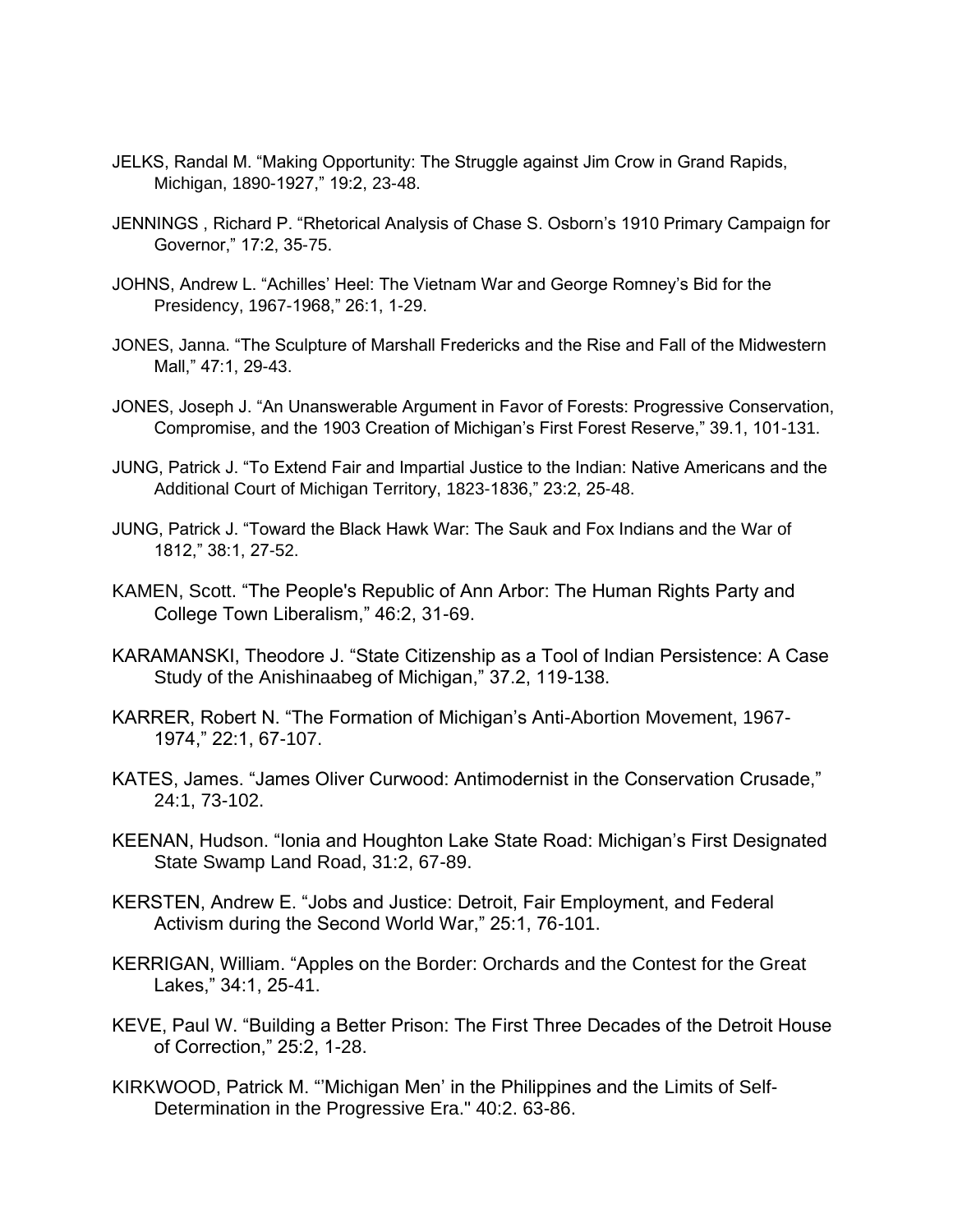- KIRKWOOD, Shannon. "In Defense of the Home: Working-Class Domesticity and Community Action in the Michigan Copper Country," 43:1, 1-27.
- KISKA, Tim. "What Vast Wasteland? George Pierrot Made Every Detroiter a World Traveler," 46:2, 71-92.
- KLEIMAN, Jeffrey. "The Rule from Above: Businessmen, Bankers, and the Drive to Organize in Grand Rapids, 1890-1906," 12:2, 45-68.
- KLUG, Thomas A. "Labor Market Politics in Detroit: The Curious Case of the 'Spolansky Act' of 1931," 14:1, 1-32.
- KLUG, Thomas A. "Residents by Day, Visitors by Night: The Origins of the Alien Commuter on the U.S.-Canadian Border during the 1920s," 34:2, 75-98.
- KLUNDER, William Carl. "The Seeds of Popular Sovereignty: Governor Lewis Cass and Michigan Territory," 17:1, 65-81.
- KNAPP, Robert. "Michigan and the Eaglet: The Lindbergh Kidnapping, Purple Gang, and Governor Wilber M. Brucker," 46:2, 93-138.
- KOTLOWSKI, Dean J. "The Politician and the Priest: Paul V. McNutt, Frank Murphy, and the Age of FDR," 45:2, 39-76.
- KRAMER, Michael J. "'Can't Forget the Motor City': *CREEM* Magazine, Rock Music, Detroit Identity, Mass Consumerism, and the Counterculture," 28:2, 43-77.
- LaCOMBE, Kent. "Lake Huron's Entangled Eden: Fish, Fisheries, and Lost Opportunities in Freshwater Borderlands, 1900-1940," 41:1, 25-56.
- LaFOREST, James. "A Metis Family in the Detroit River Region and Pays d'en Haut," 42:2, 67-80.
- LaFOREST, James. "'Muskrat French': Origins of a Culture, a Language, and a People," 40:2, 87-100.
- LAIPSON, Peter. ``And the Walls Came Crumbling Down: The Michigan School of Religion, 1920-1930,'' 21:2, 93-123.
- LAUCK, Jon. "The National Farmers Organization and Farmer Bargaining Power," 24:2, 88-127.
- LEASHER, Evelyn. "Bibliography: Broadside Press of Detroit," 26.1, 107-123.
- LEASHER, Evelyn. "Lois Bryan Adams and the Household Department of the *Michigan Farmer*," 21:1, 101-119.
- LEVERING, Marijean. "History on Stage: The Detroit Players, Prohibition, and the Great Depression," 33.2, 47-79.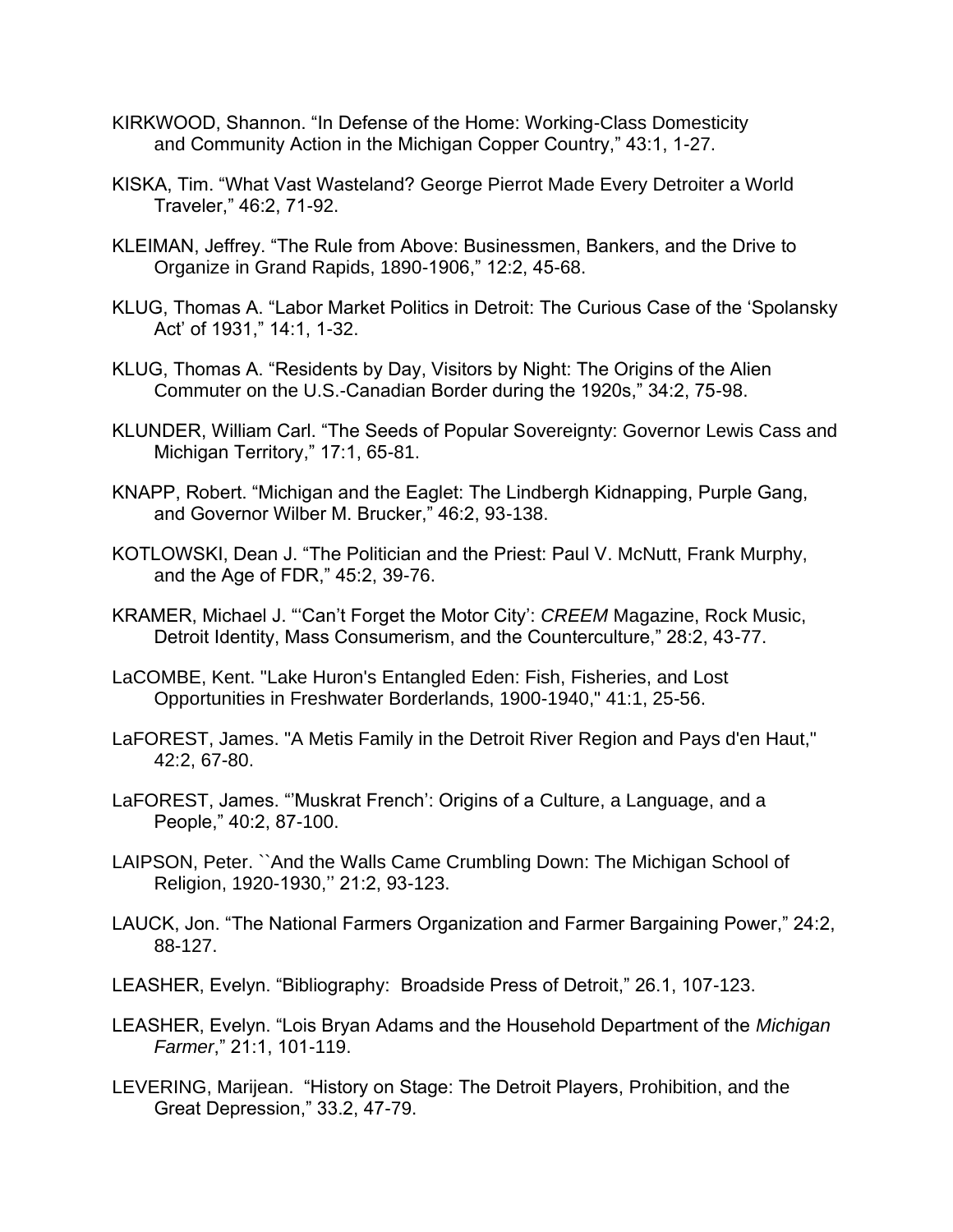- LEWIS, G. Malcolm. "First Nations Mapmaking in the Great Lakes Region in Intercultural Contexts: A Historical Review," 30:2, 1-34.
- LEWIS, G. Malcolm. "Intracultural Mapmaking by First Nations Peoples in the Great Lakes Region: A Historical Review," 32:1, 1-17.
- LEWIS, Kenneth E. "Mapping Antebellum Euro-American Settlement Spread in Southern Lower Michigan," 30:2, 105-134.
- LONGO, Julie. "Consuming Freedom: The International Freedom Festival as Transnational Tourism Strategy on the Windsor-Detroit Border, 1959-1976," 34:2, 119-137.
- LONGO, Julie. "Remembering the Renaissance City: Detroit's Bicentennial Homecoming Festival and Urban Redevelopment," 32:2, 89-118.
- LYNCH, Timothy P. "'Sit Down! Sit Down!': Songs of the General Motors Sit-Down Strike, 1936-1937," 22:2, 1-47.
- LYON-JENNESS, Cheryl. "Picturing Progress: Assessing the Nineteenth-Century Atlas-Map Bonanza," 30:2, 167-210.
- MALTZ, Earl M. "Radical Politics and Constitutional Theory: Senator Jacob M. Howard of Michigan and the Problem of Reconstruction," 32:1, 19-32.
- MARTIN, John H. "Superintending the Poor: Social Welfare in Michigan during the Nineteenth and Early Twentieth Centuries," 46:2, 139-174.
- MARTIN, Ruth. "They feel the beams resting upon their necks": George W. Crockett and the Development of Equal Justice Under Law, 1948-1969," 39:2, 51-76.
- MATTHEWS, J. Scott. "Nippon Ford," 22:2, 83-102.
- MATYN, Marian. "Clarke Historical Library," 23.2, 159-164.
- MCCARTHY, John. "Dreaming of a Decentralized Metropolis: City Planning in Socialist Milwaukee," 32:1, 33-57.
- MCCARTHY, Tom. "Henry Ford, Industrial Ecologist or Industrial Conservationist?: Waste Reduction and Recycling at the Rouge," 27:2, 53-88.
- MCCLURKEN, James M. "Ottawa Adaptive Strategies to Indian Removal," 12:1, 29-55.
- MCDAID, William. "Kinsley S. Bingham and the Republican Ideology of Antislavery, 1847-1855," 16:2, 43-73.
- MEAD, Rebecca J. "The Kawbawgum Cases: Native Claims and the Discovery of Iron in the Upper Peninsula of Michigan," 40:2. 1-32.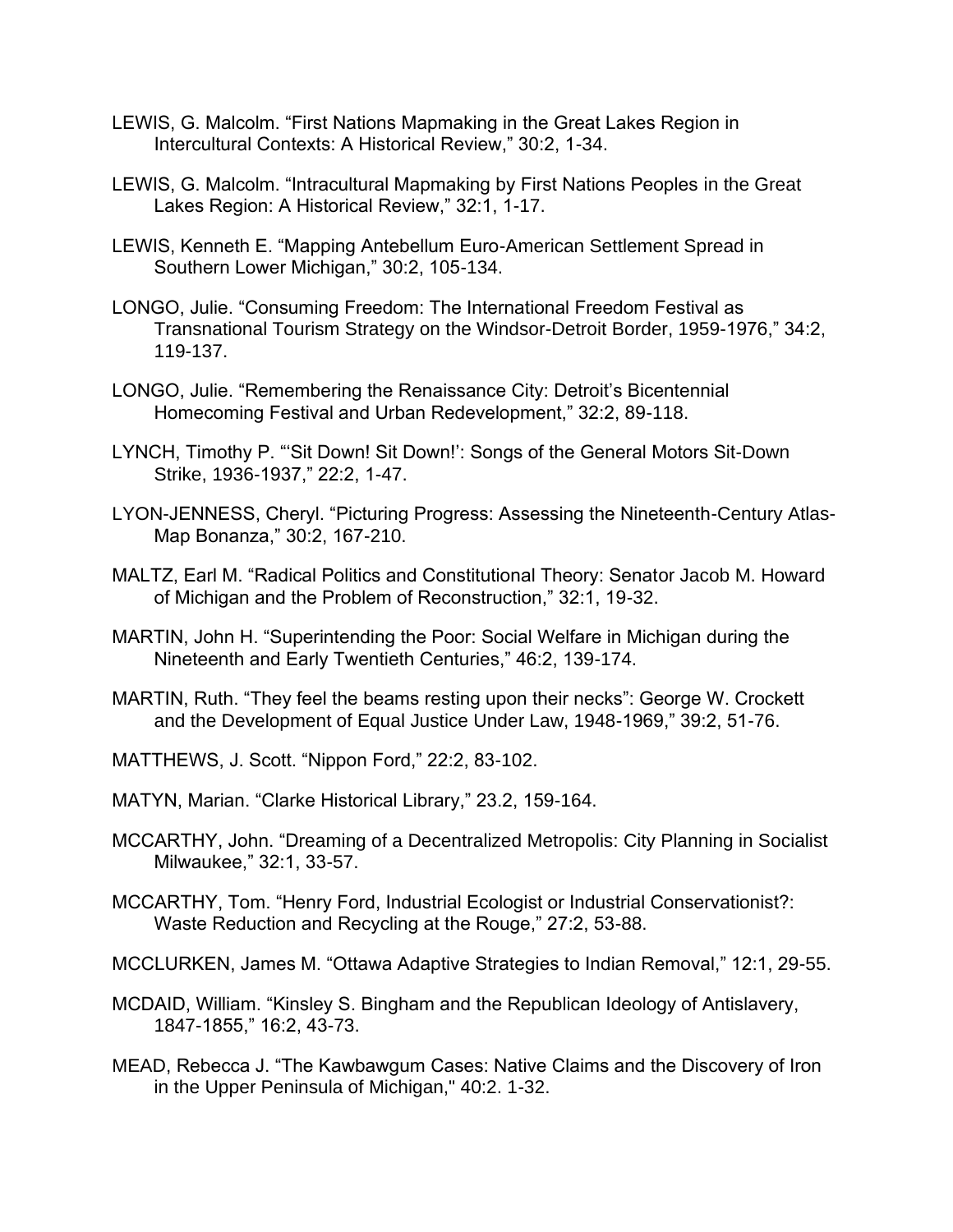MEIJER, Hank. "Arthur Vandenberg and the Fight for Neutrality, 1939," 16:2, 1-21.

- MEIJER, Hank. "Hunting for the Middle Ground: Arthur Vandenberg and the Mackinac Charter, 1943," 19:2, 1-21.
- MEINTS, Graydon M. "The Fruit Belt Line: Southwest Michigan's Failed Railroad," 31:2, 117-148.
- MERRILL, Peter C. "Summers at Ox-Bow: The Early Days of a Michigan Art Colony," 22:1, 109-123.
- MEYER, Steve. "An Economic 'Frankenstein': UAW Workers' Responses to Automation at the Ford Brook Park Plant in the 1950s," 28:1, 63-89.
- MIDDLETON, Richard. "Pontiac: Local Warrior or Pan-Indian Leader?" 32:2, 1-32.
- MILES, David. "Political Experience and Anti-Big Government: The Making and Breaking of Themes in Gerald Ford's 1976 Presidential Campaign," 23:1, 105-122.
- MILES, Tiya, "Shall Women's Voice Be Hushed?: Laura Smith Haviland in Abolitionist Women's History," 39:2, 1-20.
- MIRES, Charlene. "Sault Ste. Marie as the Capital of the World? Stellanova Osborn and the Pursuit of the United Nations. 1945," 33.1, 61-82.
- MITCHELL, Robert E. "Civil War Recruiting and Recruits from Ever-Changing Labor Pools: Midland County, Michigan, as a Case Study," 35:1, 29-60.
- MITCHELL, Robert E. "The Organizational Performance of Michigan's Adjutant General and the Federal Provost Marshal General in Recruiting Michigan's Boys in Blue," 28:2, 115-162.
- MITCHELL, Robert E. "Using Presettlement Vegetation Maps to Understand the Early History of Michigan's Lumber Industry in Midland County," 37:2, 1-28.
- MOORE, Monika. "The Flint-Beecher Tornado of 1953: The "Other" in the Aftermath of Disaster," 47:1, 93-106.
- MOORE, Ted. "Creating an Idyllic Space: Nature, Technology, and Campus Planning at the Michigan Agricultural College, 1850 to 1975," 35:2, 1-25.
- MORALEZ, Eduardo. "Settling Out and Fitting In: Family and Migration in the Ethnic Mexican Midwest during the Twentieth Century," 37:2, 29-51.
- MORGAN, Jason Michael. "No Refuge from Modernity?: The Intersections of American and Japanese Conservatisms, Russell Kirk, and Shirasu Jiro," 42:1, 35-59.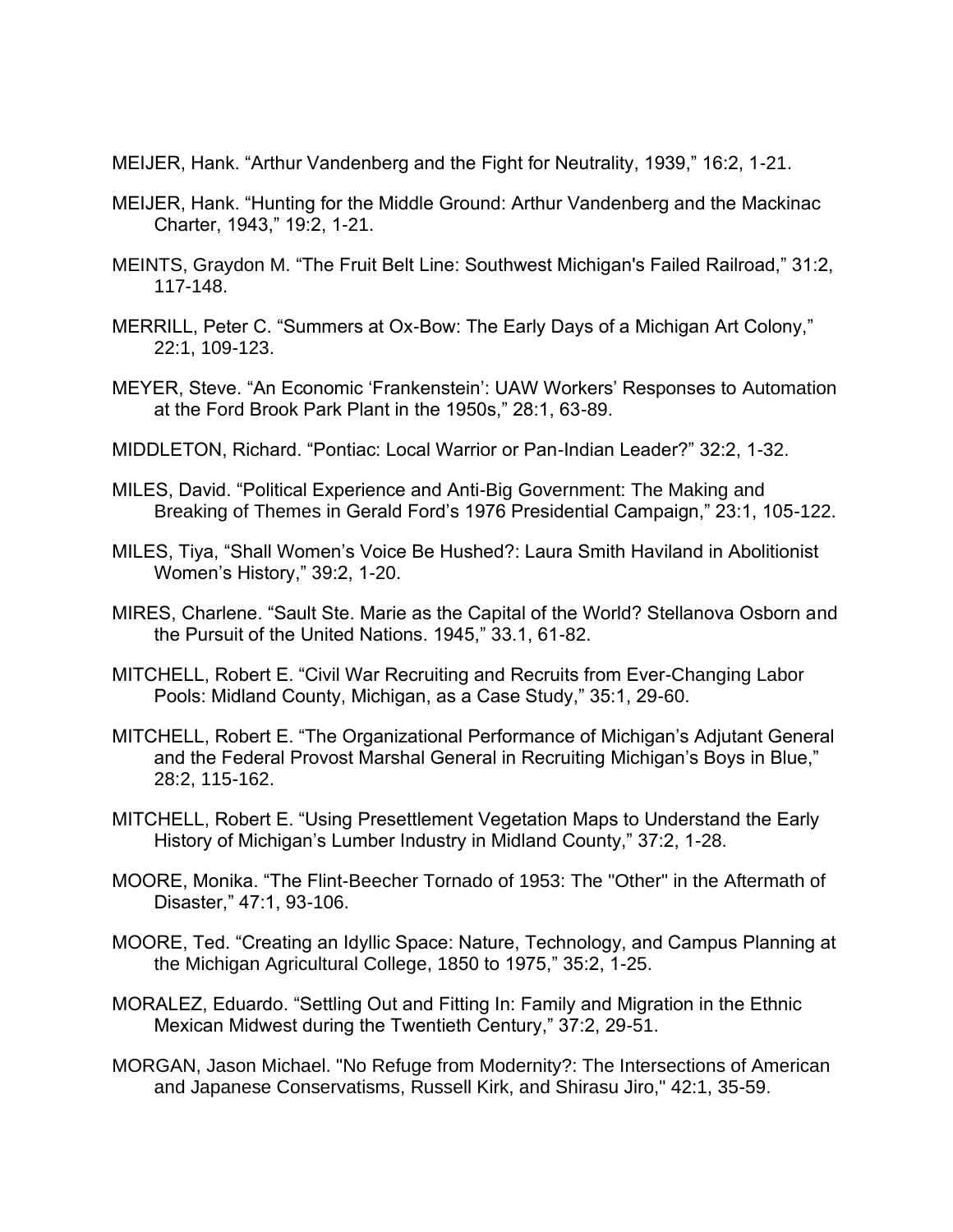- MORRIS-CROWTHER, Jayne. "Municipal Housekeeping: The Political Activities of the Detroit Federation of Women's Clubs in the 1920s," 30:1, 31-57.
- MUMFORD, Jeremy. "Mixed-Race Identity in a Nineteenth-Century Family: The Schoolcrafts of Sault Ste. Marie, 1824-27," 25:1, 1-23.
- MURAGE, Njeru. "Making Migrants an Asset: The Detroit Urban League-Employers Alliance in Wartime Detroit, 1916 to 1919," 26:1, 67-104.
- MYERS, Robert C. "Mortality in the Twelfth Michigan Volunteer Infantry, 1861-1866," 20:1, 29-47.
- NELSON, John William. "The Ecology of Travel on the Great Lakes Frontier: Native Knowledge, European Dependence, and the Environmental Specifics of Contact." 45:1, 1-26.
- NYGREN, Joshua. "A Producer's Republic: Rural Zoning, Land Use, and Citizenship in the Great Lakes Cutover, 1920-1940," 40:1, 1-26.
- OLENDER, Robert. "A Legacy of Limitation: Thomas M. Cooley, Public Purpose, and the General Welfare," 33:1, 1-26.
- OLENDER, Robert. "People vs. Profs: How a Conflict between Traditional and Homeopathic Medicine Nearly Destroyed the University of Michigan," 45:2, 77-101.
- OLSON, Gordon. "Local History Department: Grand Rapids Public Library," 26.1, 145- 148.
- O'NEILL, Sean. "The Rebranding of Jonathan Walker," 46:1, 121-165.
- ORTQUIST, Richard T. "The Perils of Victory: Michigan Democrats in the Wake of 1932," 17:2, 21-33.
- OWENS, Jack N. "A Long-Overdue Evaluation of Benjamin Hough's Observation for Latitude of the North Cape of Maumee Bay, Ohio's Northern Border," 44:2, 97-124.
- PALLANTE, Martha. "The Trek West: Early Travel Narratives and Perceptions of the Frontier," 21:1, 83-99.
- PANIAN, Linda K. "The John M. Longyear Research Library," 24:2, 135-138.
- PARK, Laurel. "Planting the Seeds of Academic Excellence and Cultural Awareness: The Michigan-Tuskegee Exchange Program," 30:1, 117-131.
- PARKER, Kathleen R. "'To Protect the Chastity of Children Under Sixteen': Statutory Rape Prosecutions in a Midwest County Circuit Court, 1850-1950," 20:1, 49-79.
- PATON, Susan Eileen. "Selected Bibliography for the 125th Anniversary of Central Michigan University," 43:2, 65-80.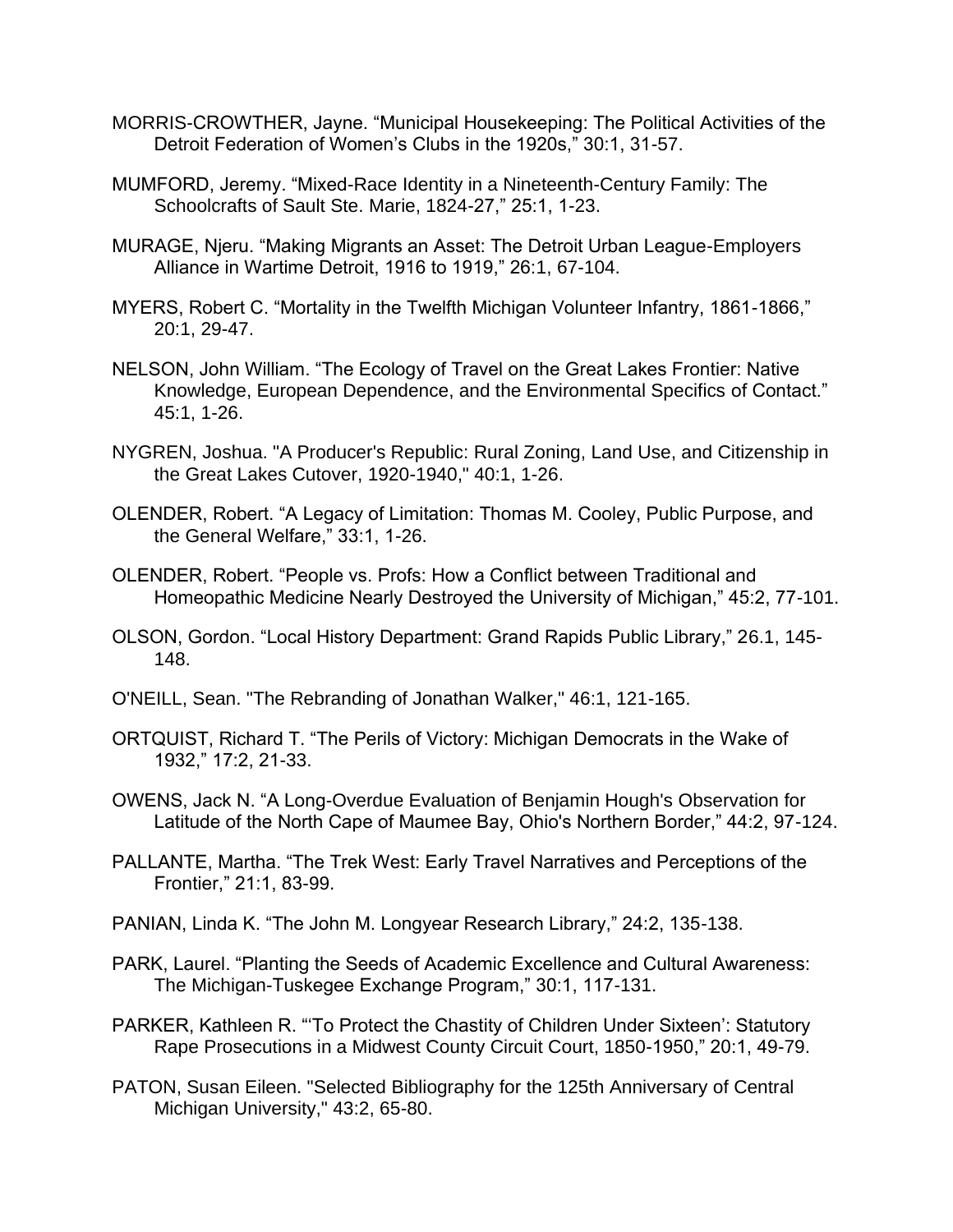- PEARCE, Margaret Wickens. "The Holes in the Grid: Reservation Surveys in Lower Michigan," 30:2, 135-165.
- PEDLEY, Mary Sponberg. "Louis Charles Karpinski and the Cartography of the Great Lakes," 31:1, 167-199.
- PETERS, Bernard C. "A Duel Leaves a Name on Michigan's Lake Superior Shoreline," 17:1, 82-85.
- PETERS, Bernard C. "Hypocrisy on the Great Lakes Frontier: The Use of Whiskey by the Michigan Department of Indian Affairs," 18:2, 1-13.
- PETERS, Bernard C. "Indian-Grave Robbing at Sault Ste. Marie, 1826," 23:2, 49-80.
- PETERS, Bernard C. "John Johnston's 1822 Description of the Lake Superior Chippewa," 20:2, 25-46.
- PETERS, Bernard C. "A Note on Lake Superior Earthquakes," 22:1, 125-131.
- PETERS, Bernard C. "Wa-bish-kee-pe-nas and the Chippewa Reverence for Copper," 15:2, 47-60.
- PFLUG, Melissa A. "Politics of Great Lakes Indian Religion," 18:2, 15-31.
- PHELPS, Jim and Doug Roberts. "Milliken Stories: Our Personal and Professional Recollections," 47:1, 107-116.
- POLING, Kristin. "A *Walhalla* in the Wasteland: Carl Ernest Schmidt and the Quest of One German American Businessman to Save Michigan's Forests," 46:2, 1-30.
- POWERS, Thomas E. "The Bentley Historical Library: Recent Collecting Emphasis," 26:1, 129-136.
- POWERS, Thomas E. and Kathy Steiner. "Bentley Historical Library," 23:1, 134-142.
- RARICK, Ronald R. "A Michigan Architect in Indiana: Elijah E. Myers and the Business of Architecture in the Gilded Age," 26:2, 149-159.
- RAUCH, Steven J. "A Stain Upon the Nation?: A Review of the Detroit Campaign of 1812 in United States Military History," 38:1, 129-153.
- RAUCHER, Margaret. "Archives of Labor and Urban Affairs: Automobile Workers and the UAW," 22.2, 157-166.
- REED, Christopher Robert. "Organized Racial Reform in Chicago During the Progressive Era: The Chicago NAACP, 1910-1920," 14:1, 75-99.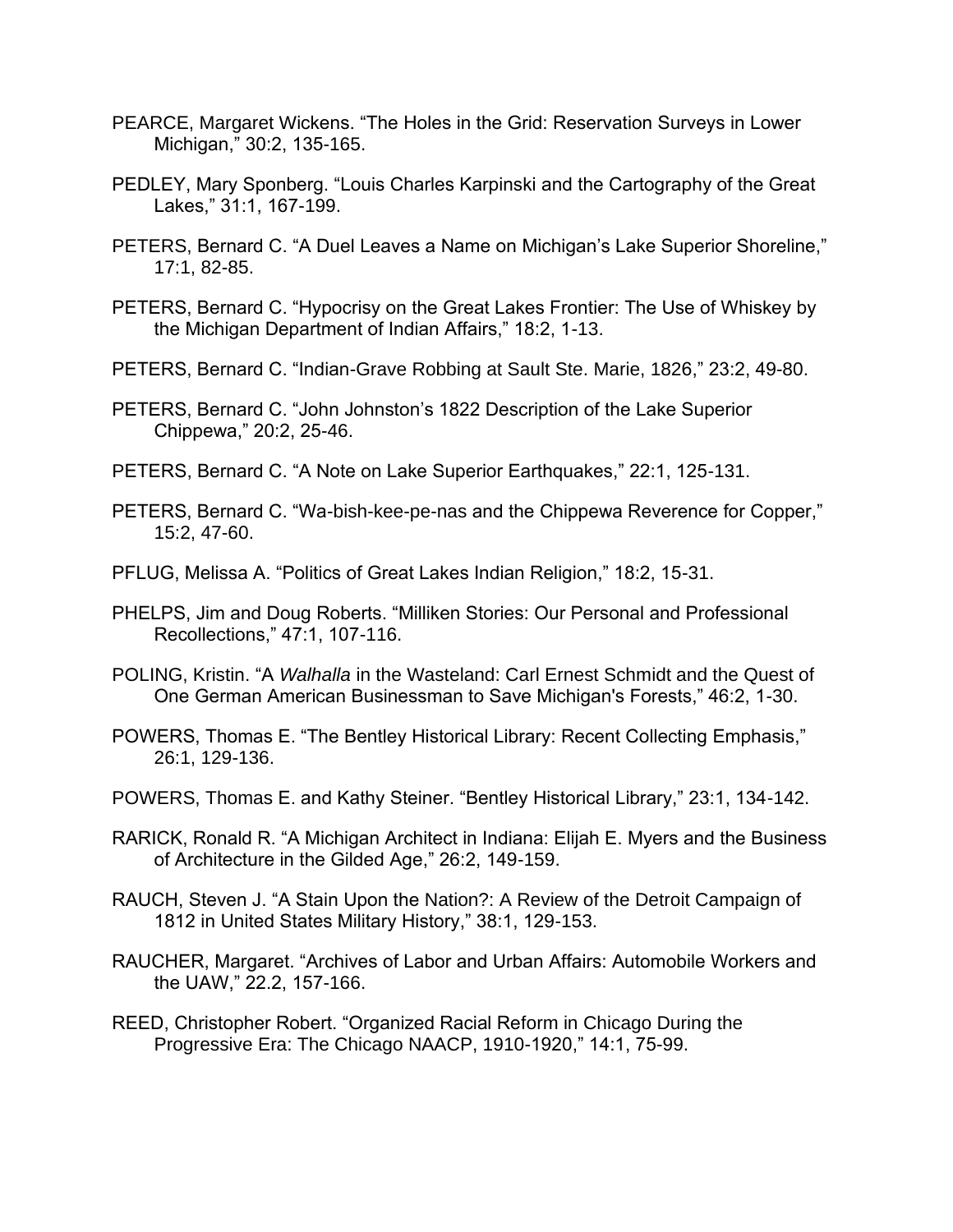- REID, John B. "'A Career to Build, a People to Serve, a Purpose to Accomplish': Race, Class, Gender, and Detroit's First Black Women Schoolteachers, 1865-1916," 18:1, 1-27.
- REYNOLDS, Douglas. "Engines of Struggle: Technology, Skill, and Unionization at General Motors, 1930-1940," 15:1, 69-92.
- REYNOLDS, Terry S. "Calm or Conflicted?: Labor-Management Relations on Michigan's Iron Ranges in the Nineteenth Century," 33.2, 1-45.
- REYNOLDS, Terry. "The Cleveland-Cliffs Iron Company Collections, Northern Michigan University Archives," 30.1, 133-144.
- REYNOLDS, Terry. "Destined to produce [a] revolution": Michigan's Iron Ore Industry in the Civil War," 39:2, 21-50.
- RICHARDS, Lorraine Uitto. "Finnish-American Historical Archives," 23.2, 165-168.
- RIDDLE, David. "Race and Reaction in Warren, Michigan, 1971-1974: *Bradley v. Milliken* and the Cross-District Busing Controversy," 26:2, 1-49.
- RIDDLE, David. "HUD and the Open Housing Controversy of 1970 in Warren, Michigan," 24:2, 1-36.
- ROBYNS, Marcus C. "The Central Upper Peninsula and Northern Michigan University Archives," 26.1, 137-144.
- ROBYNS, Marcus and Carrie Fries. "The Battle for Shared Governance: The Northern Michigan University Chapter of the American Association of University Professors, 1967 to 1976," 28:2, 1-41.
- ROSALES, Steven. "'These Streets are Mexican': An Oral History of the Mexican American Community of Saginaw, Michigan, 1920-1980." 40:2, 33-62.
- ROSS, Alexander G. "Fertility Change on the Michigan Frontier: Saginaw County, 1840- 1850," 12:2, 69-86.
- RYMPA, Daniel J. "Mourning the Forest: Logging and Public Memory in West Michigan," 41:1, 1-24.
- SANKO, Marc. "The Gift of Empire: Maltese Migrants to Detroit, 1919-1924," 43:2, 37- 54.
- SALAS, Nora. "'Pablo's Problem': Michigan Chicano Movement Anticolonialism and the Farm Bureau's Peasant Menace, 1962-1972," 45:2, 1-38.

SCHENCK, Theresa. "Who Owns Sault Ste. Marie?" 28:1, 109-120.

SCHWARTZ, James Z. "Taming the 'Savagery' of Michigan's Indians," 34:2, 39-55.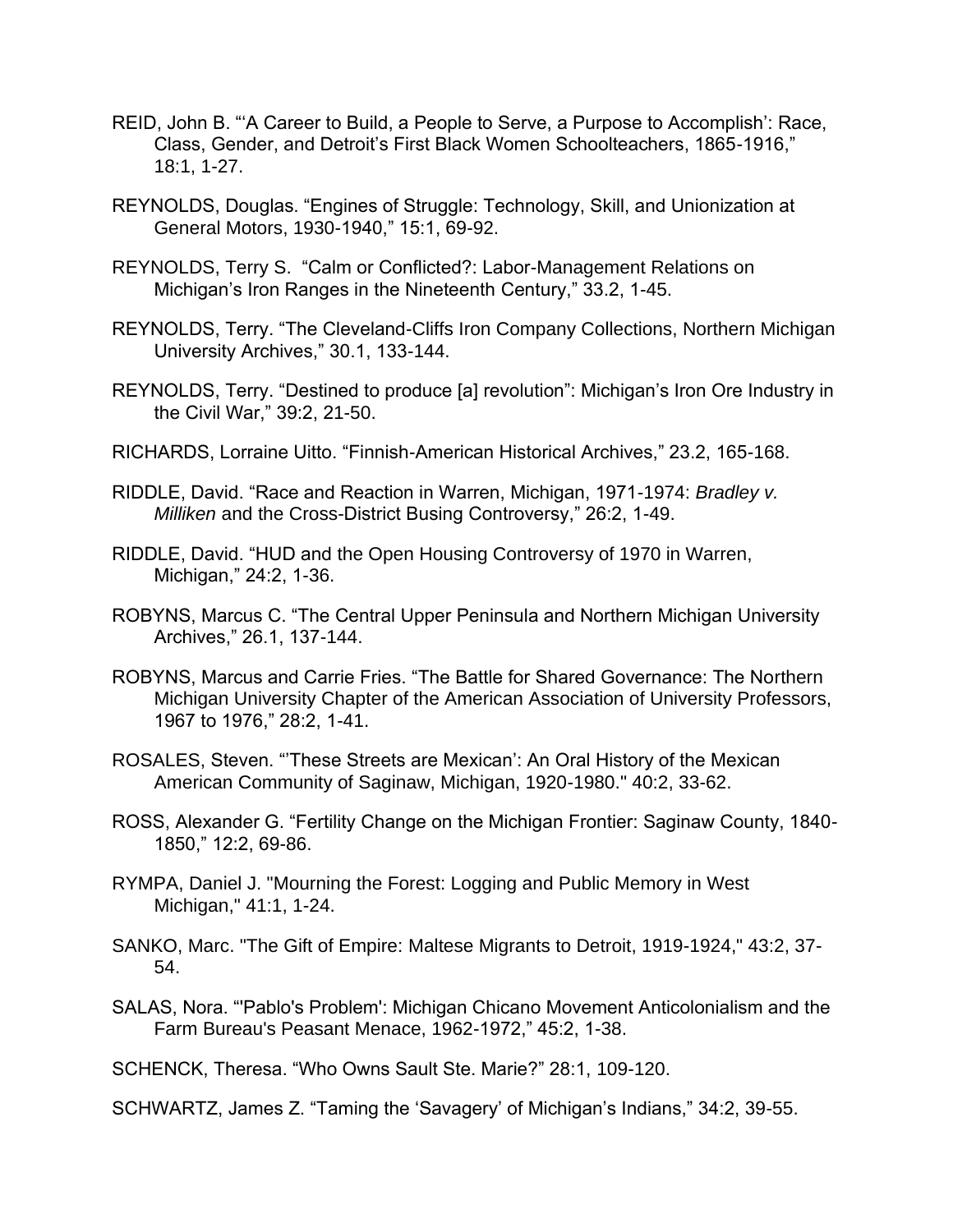- SECUNDA, Ben. "The Road to Ruin?: 'Civilization' and the Origins of a 'Michigan road Band' of Potawatomi," 34:1, 119-149.
- SEBRELL, Thomas E. II. "'The Fighting Fifth': The Fifth Michigan Infantry Regiment in the Civil War's Peninsula Campaign," 35:2, 27-51.
- SHAPIRO, Aaron. "Promoting Cloverland: Regional Associations, State Agencies, and the Creation of Michigan's Upper Peninsula Tourist Industry," 29:1, 1-37.
- SHAPIRO-SHAPIN, Carolyn G. "'A Whole Community Working Together': Pearl Kendrick, Grace Eldering, and the Grand Rapids Pertussis Trials, 1932-1939," 33.1, 59-85.
- SHELLY, Cara L. "Bradby's Baptists: Second Baptist Church of Detroit, 1910-1946," 17:1, 1-33.
- SHOCKLEY, Megan Taylor. "Working for Democracy: Working-Class African-American Women, Citizenship, and Civil Rights in Detroit, 1940-1954," 29.2, 125-157.
- SKAFF, Sheila. "Ambivalence and Cigarettes: Egon Erwin Kisch's 'At Ford's Place in Detroit,' with a Translation of the Text," 29:1, 119-131.
- SKAGGS, David Curtis. "Decisions at Sandwich: William Henry Harrison and the Pursuit to the Thames," 38:1, 107-28.
- SMITH, John Matthew. '"Breaking the Plane': Integration and Black Protest in Michigan State University Football during the 1960s," 33.2, 101-129.
- SMITH, Kevin D. "From Socialism to Racism: The Politics of Class and Identity in Postwar Milwaukee," 29:1, 71-95.
- SMITH, Marian L. "The Immigration and Naturalization Service (INS) at the U.S.- Canadian Border, 1893-1993: An Overview of Issues and Topics," 26:2, 127-147.
- SMITH, Michael O. "The City as State: Franchises, Politics, and Transit Development in Detroit, 1863-1879," 23:1, 1-32.
- SMITH, Michael O. "Raising a Black Regiment in Michigan: Adversity and Triumph," 16:2, 23-41.
- SMITH, Mike. "'Let's Make Detroit a Union Town': The History of Labor and the Working Class in the Motor City," 27:2, 157-173.
- SMITH, Suzanne E. "'Boogie Chillen': Uncovering Detroit's African-American Cultural History," 21.1, 93-108.
- ST. LOUIS, Scott Richard. "A 'Self-Made Town': Semi Annual Furniture Expositions and the Development of Civic Identity in Grand Rapids, 1878-1965," 44.2, 37-65.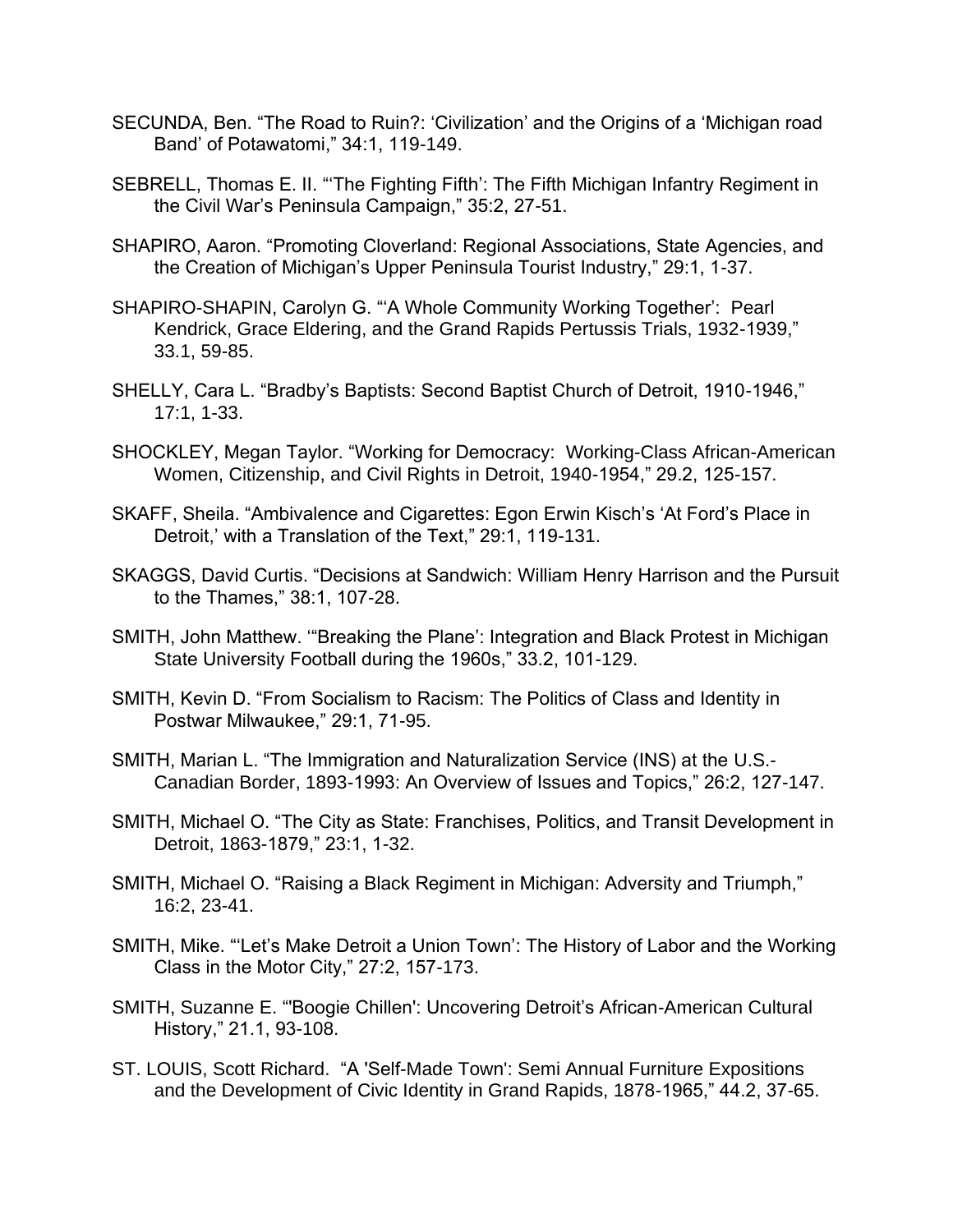- ST-ONGE, Nicole. "The Persistence of Travel and Trade: St. Lawrence River Valley Engagés and the American Fur Company, 1818-1840," 34:2, 17-37.
- STABLER, Scott L. and Matthew Lawrence Daley. "'The World's Greatest Minstrel Show Under the Stars': Blackface Minstrels, Community Identity, and the Lowell Showboat, 1932-1977," 44.2, 1-35.
- STANKRAUFF, Alison. "A Sesquincentennial Bibliography of Wayne State University Records from the University Archives at The Walter P. Reuther Library," 44:1, 97- 110.
- STEAD, Frank E. "The First Season's Work: A Summary of Dr. Douglass Houghton's 1837 Geological Survey of Michigan's Lower Peninsula," 20:1, 81-94.
- STEIN-ROGGENBUCK, Susan. "A Contest for Local Control: Emergency Relief in Depression-Era Michigan," 26:2, 91-126.
- TEVENS, Paul L. "The Indian Diplomacy of Capt. Richard B. Lernoult, British Military Commandant of Detroit, 1774-1775," 13:1, 47-82.
- STEVENS, Paul L. "Wabasha Visits Governor Carleton, 1776: New Light on a Legendary Episode of Dakota-British Diplomacy on the Great Lakes Frontier," 16:1, 21-48.
- STEVENS, Ruth S. "Assistant US Attorney Ella Mae Backus: 'A Most Important Figure in the Legal Profession in the Western District of Michigan,'" 42:2, 1-30.
- STOCKTON, Ronald R. "McGuffey, Ford, Baldwin, and the Jews," 35:2, 85-96.
- SWAYAMPRAKASH, Ramya. "Dredge a River, Make a Nation Great: Shipping, Commerce, and Territoriality in the Detroit River, 1870-1905." 45:1, 27-46.
- SWIERENGA, Robert P. "Decisions, Decisions: Turning Points in the Founding of Holland," 24:1, 49-72.
- TANNER, Helen Hornbeck. "Mapping the Grand Traverse Indian Country: The Contributions of Peter Dougherty," 31:1, 45-92.
- TAP, Bruce. "'The Evils of Intemperance Are Universally Conceded': The Temperance Debate in Early Grand Rapids," 19:1, 17-45.
- TEASDALE, Guillaume. "Old Friends and New Foes: French Settlers and Indians in the Detroit River Border Region," 38:2, 35-62.
- TERRIE, Philip G. "'The Necessities of the Case': The Response to the Great Thumb Fire of 1881," 31:2, 91-116.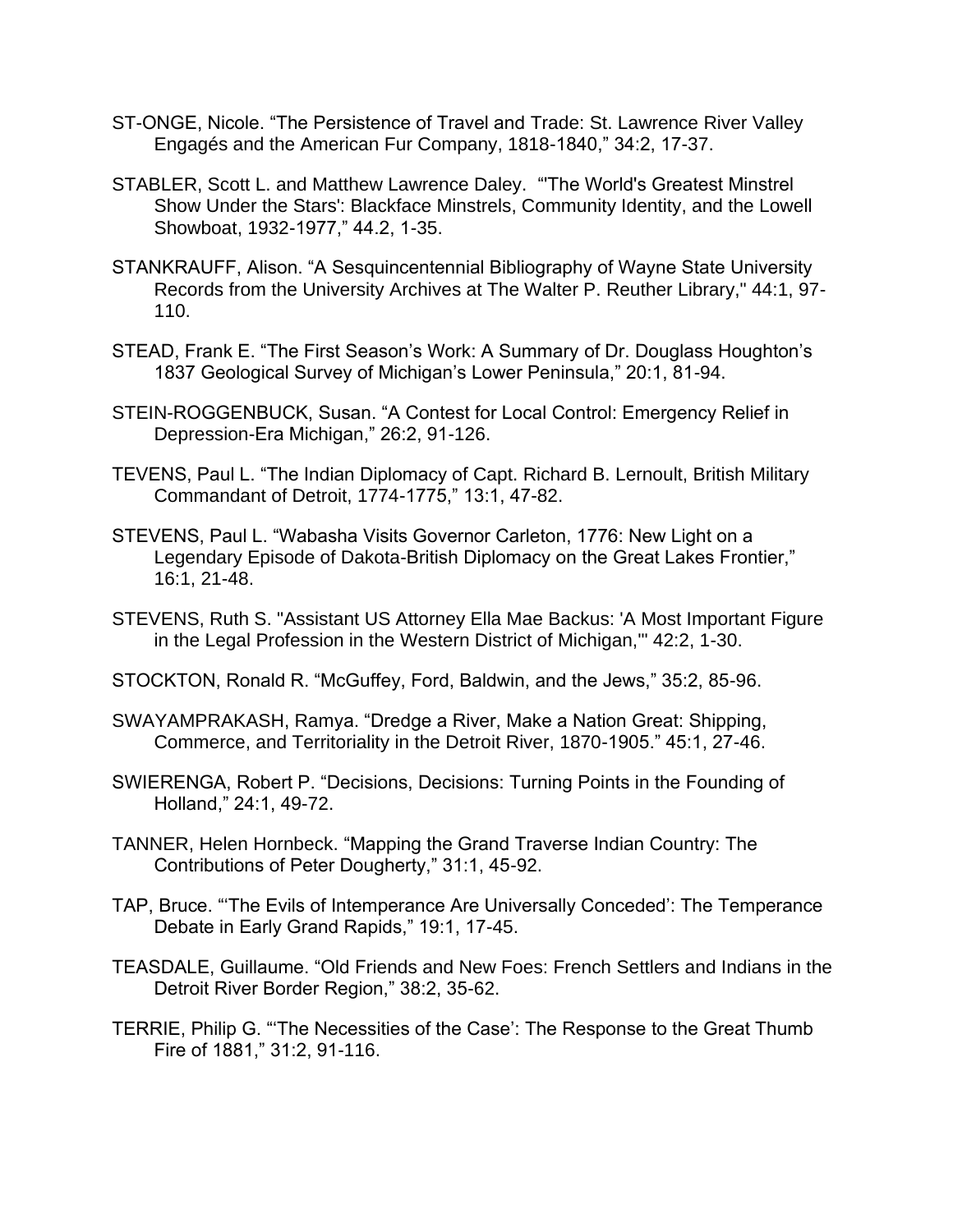- THALMANN, Maureen. "A Millenarian Family: Uriah Adams and a Private Second Coming," 28:2, 173-180.
- THAVENET, Dennis. "The Michigan Reform School and the Civil War: Officers and Inmates Mobilized for the Union Cause," 13:1, 21-46.
- THAVENET, Dennis J. "Sparing the Rod?: A Quantitative Examination of Reformatory Punishments, 1855-1874," 17:1, 35-63.
- THAVENET, Dennis J. "Tending Their Flock: Diet, Hygiene, and Health for Nineteenth Century Reform Children," 15:2, 23-46.
- THISCK, Matthew R. "'The Exploded Humbug': Antebellum Michigan, Personal Liberty Laws, and States Rights," 42:2, 53-65.
- THOMPSON, John. "The Bay City Land Dredge and Dredge Works: Perspectives on the Machines of Land Drainage," 12:2, 21-43.
- THURNER, Arthur W. "Charles H. Moyer and the Michigan Copper Strike, 1913-1914," 17:2, 1-19.
- TRAN, Andrina. "An Experiment in the Moral Immagination: Russell Kirk, Clinton Wallce, and Conservative Hobohemia," 42:1, 1-34.
- TRASK, Kerry A. "Settlement in a Half-Savage Land: Life and Loss in the Metis Community of La Baye," 15:1, 1-27.
- TUCKER, Patrick M. "From Fallen Timbers to the British Evacuation of Detroit, 1794- 1796: The Roman Catholic Priest Who Was a British Agent," 37:1, 41-76.
- TUCKER, Patrick M. and Laurel E. Heyman. "Welcome to Hard Times: Two French Merchants and Militiamen in the Detroit River Region during the War of 1812," 38:1, 53-81.
- VAN ELLS, Mark D. "More Than a Union: The Teaching Assistants Association and Its 1970 Strike against the University of Wisconsin," 25:1, 103-124.
- VANDERMEER, Phillip. "Political Crisis and Third Parties: The Gold Democrats of Michigan," 15:2, 61-84.
- VARGAS, Zaragosa. "Life and Community in the 'Wonderful City of the Magic Motor': Mexican Immigrants in 1920s Detroit," 15:1, 45-68.
- VAUGHN, David K. "The Au Sable River Lumberman's Monument: William B. Mershon's Struggle to Create a Meaningful Memorial of the Michigan Lumbering Era," 43:2, 1-36.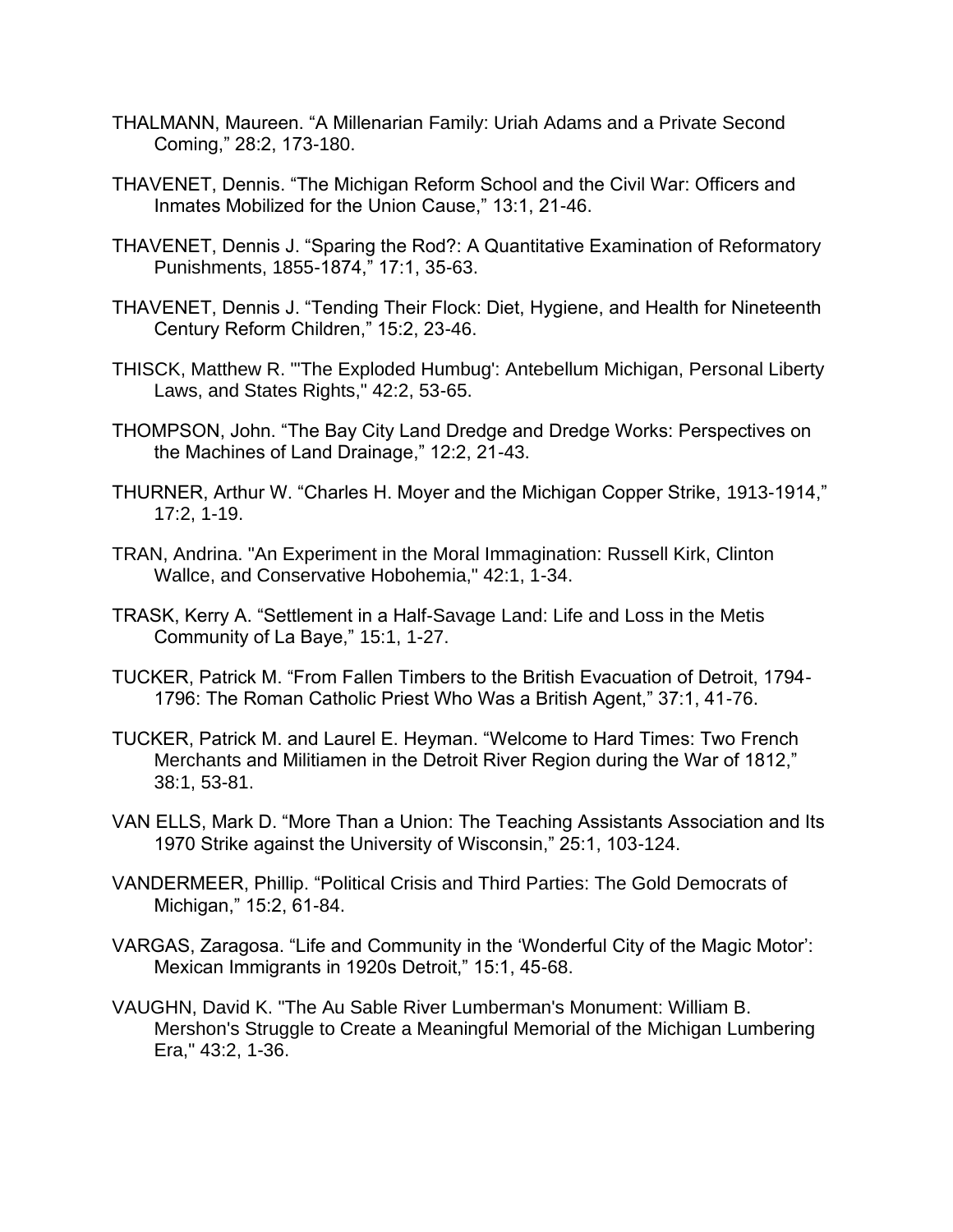- VEILLEUX, Denis. "Buses, Tramways, and Monopolies: The Introduction of Motor Vehicles into Montreal's Public Transport Network," 22:2, 103-126.
- VERHAVE, Jan Peter. "Paul de Kruif: A Michigan Leader in Public Health," 39.1, 41-70.
- VILES, Debra A. "Disabilities of Marriage: Gender and Law in Antebellum Michigan," 28:1, 1-31.
- WAGENAAR, Larry. "The Joint Archives of Holland," 24.2, 139-142.
- WAITE, Robert G. "The Alden B. Dow Archives," 24.2, 128-134.
- WALSH, Martin W. "A War Council for the Drawing Room: Arent Schuyler de Peyster's 'Speech to the Western Indians,'" 28:1, 91-107.
- WALSH, Martin W. "Revenge Against the Idol: Competing Magical Systems on the Detroit River, 1670," 43:2, 55-64.
- WANGER, Eugene. "Collecting the Toledo War," 24.2, 144-160.
- WARGO, Justin. "'A Case Without Parallel': The Sensational Battle over Eber Brock Ward's Will and Subsequent Legacy of Detroit's First Great Industrialist," 39:2, 77- 104.
- WEST, Kenneth B. "'On the Line': Rank and File Reminiscences of Working Conditions and the General Motors Sit-Down Strike of 1936-1937," 12:1, 57-82.
- WEST, Kenneth B. "Standard Cotton Products and the General Motors Sit-Down Strike: Some 'Forgotten Men' Remembered," 14:1, 57-73.
- WHEELER, Leigh Ann. "From Reading Shakespeare to Reforming Burlesque: The Minneapolis Woman's Club and the Women's Welfare League 1907-1930," 25:1, 44-75.
- WIDDER, Agnes Haigh. "The John Askin Family Library: A Fur-Trading Family's Books," 33:1, 27-57.
- WIDDER, Keith R. "After the Conquest: Michilimackinac, a Borderland in Transition," 34:1, 43-61.
- WIDDER, Keith R. "The 1767 Maps of Robert Rogers and Jonathan Carver: A Proposal for the Establishment of the Colony of Michilimakinac," 30:2, 35-76.
- WILES, Richard. "A Bitter Memory: Seeking 'Maamaw Gwayak" (Social Justice) at Burt Lake," 42:1, 61-74.
- WILKSHIRE, Steven C. "Markets and Market Culture in the Early Settlement of Ionia County, Michigan," 24.1, 1-22.